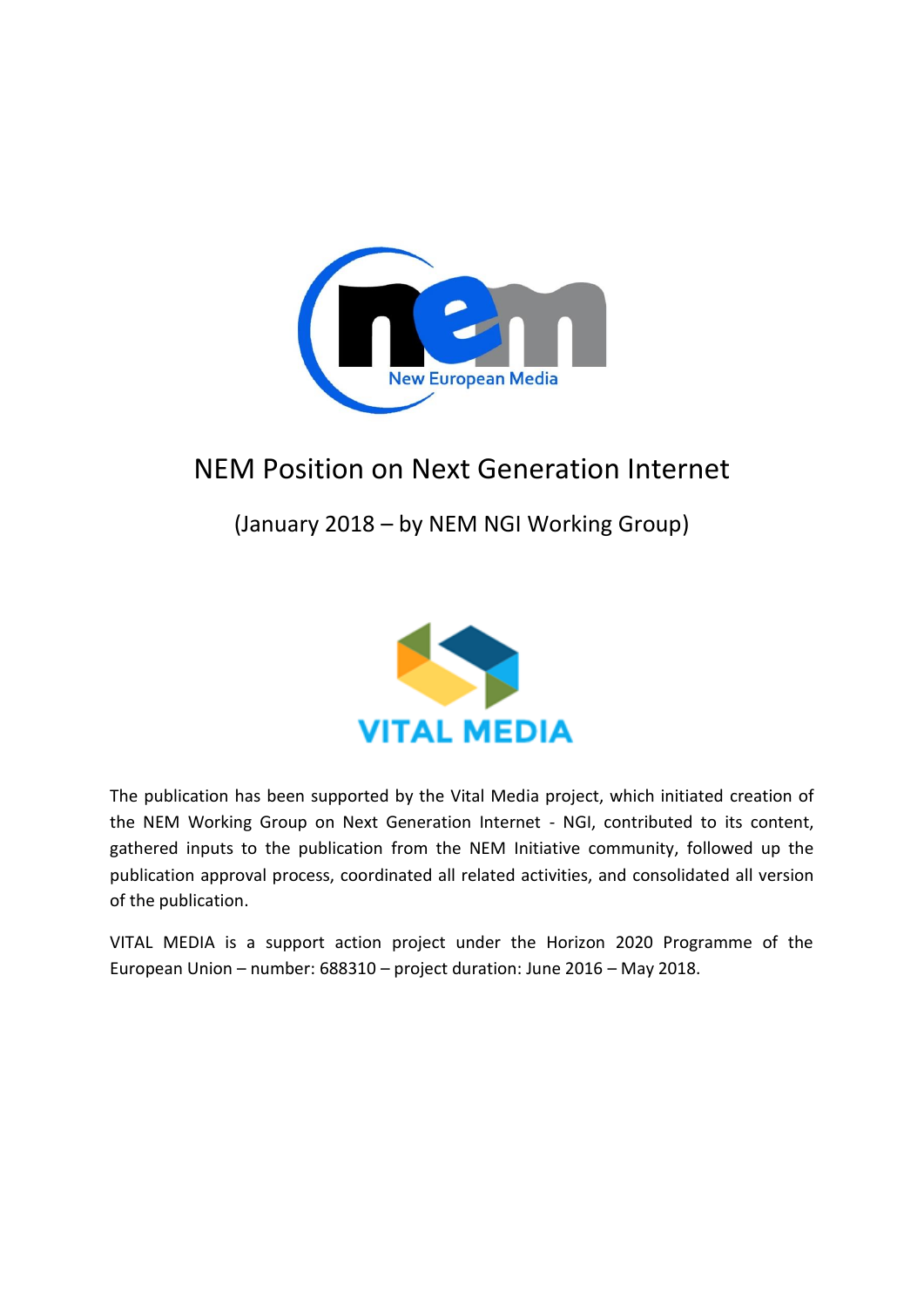

#### <span id="page-1-0"></span>Executive Summary

Next Generation Internet (NGI) is a human centric\* initiative and NEM is European Technology Platform addressing human needs in terms of content and interaction. This paper is based on the NEM members vision on NGI, and in particularly regarding the evolution of European digital space in terms of content, media, creative industry and interaction,including immersive technology and accessibility.

One of the most important concerns in European landscape is security&privacy linked with service personalisation. Hyper-personalisation is part of the NEM Agenda and related research topic proposals have been clearly identified in dedicated NEM Position Paper. In this context trust is one of the key ingredients to develop the Next Generation Internet fitting user needs and wishes.

IoT will also be one of the biggest sources of content in the future, they should contribute to hyper-personalisation but also augmented reality content.

To achieve such a goal, there is a need to manage and analyse all these big amount of data using new algorithms provided by artificial intelligence, cloud computing and big data technologies.

Worth to say that there is also a need for governance and law in order to avoid problem with such a "Big Brother" running with no rules. Such governance is a huge task, not to be handled by NEM, but NEM would like to alert the European Commission about such a risk. Data protection is one of the key topics to be regulated at European Union level.

Media&content should have a great contribution in order to bring the entertainment dimension to the NGI. Today most of the social media usages are around pictures&vidéo sharing and NGI should encompass this domain in order to reach the objective of a human centric Internet.

The NEM members have identified the following technology areas and research domains as the most relevant for NGI

- 1. Personal Data Spaces
- 2. Internet Of Things
- 3. Blockchain
- 4. Artificial Intelligence
- 5. Distributed architectures and decentralised data governance
- 6. The future of Social media
- 7. New forms of interactions and immersive environments
- 8. Other important technologies
- Discovery and identification tools
- Software defined technologies
- Networking solutions beyond IP

\*Human centric:

At the service of the people and the society Address present issue Make "internet for the people"

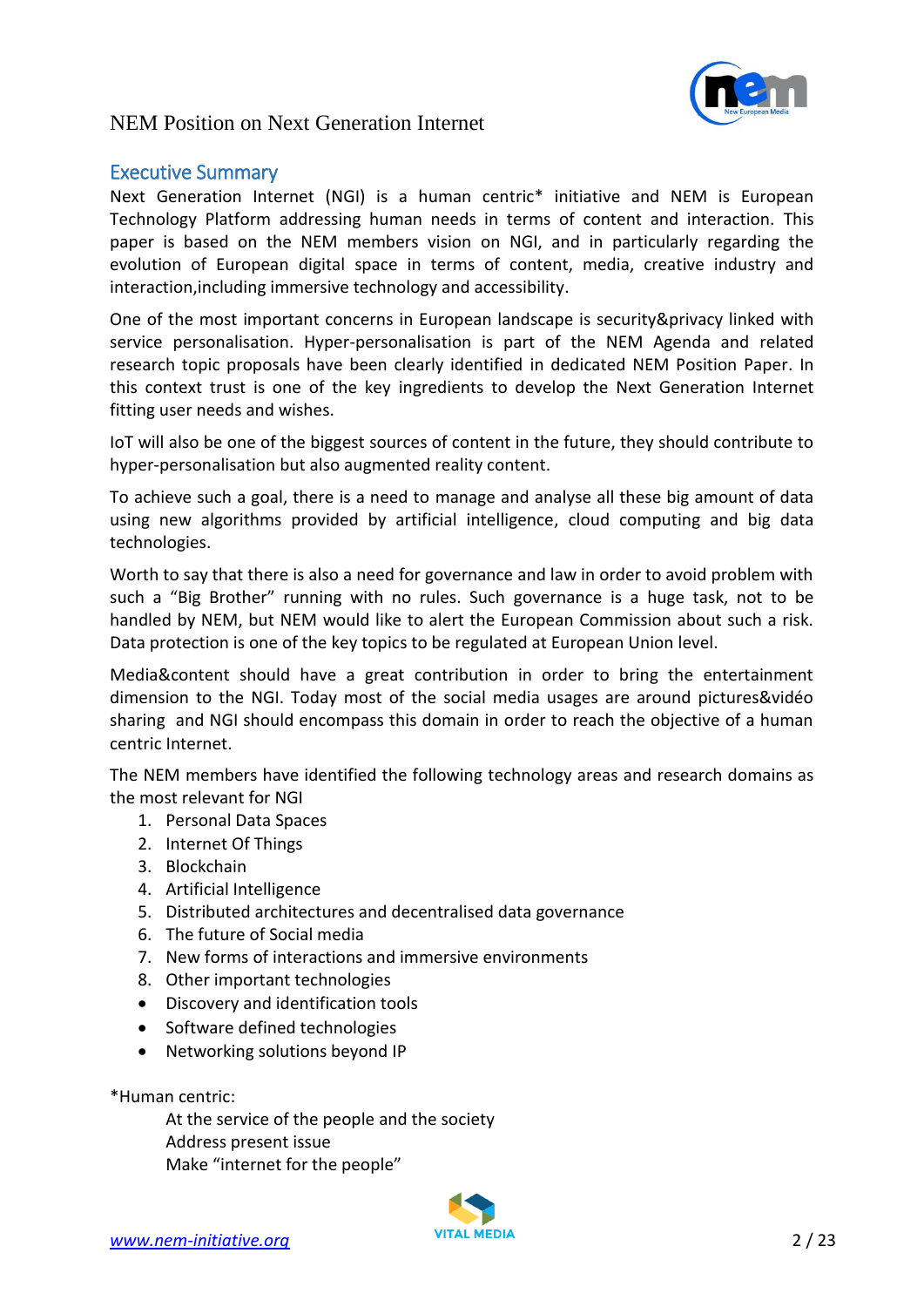

# **Table of Content**

| 1. |        |  |  |
|----|--------|--|--|
| 2. |        |  |  |
|    | 2.1.   |  |  |
|    | 2.1.1. |  |  |
|    | 2.1.2. |  |  |
|    | 2.2.   |  |  |
|    | 2.2.1. |  |  |
|    | 2.2.2. |  |  |
|    | 2.2.3. |  |  |
|    | 2.2.4. |  |  |
|    | 2.3.   |  |  |
| 3. |        |  |  |
|    | 3.1.   |  |  |
|    | 3.2.   |  |  |
|    | 3.2.1. |  |  |
|    | 3.2.2. |  |  |
|    | 3.2.3. |  |  |
|    | 3.2.4. |  |  |
|    | 3.2.5. |  |  |
|    | 3.2.6. |  |  |
|    | 3.3.   |  |  |
|    | 3.4.   |  |  |
| 4. |        |  |  |
| 5. |        |  |  |
| 6. |        |  |  |

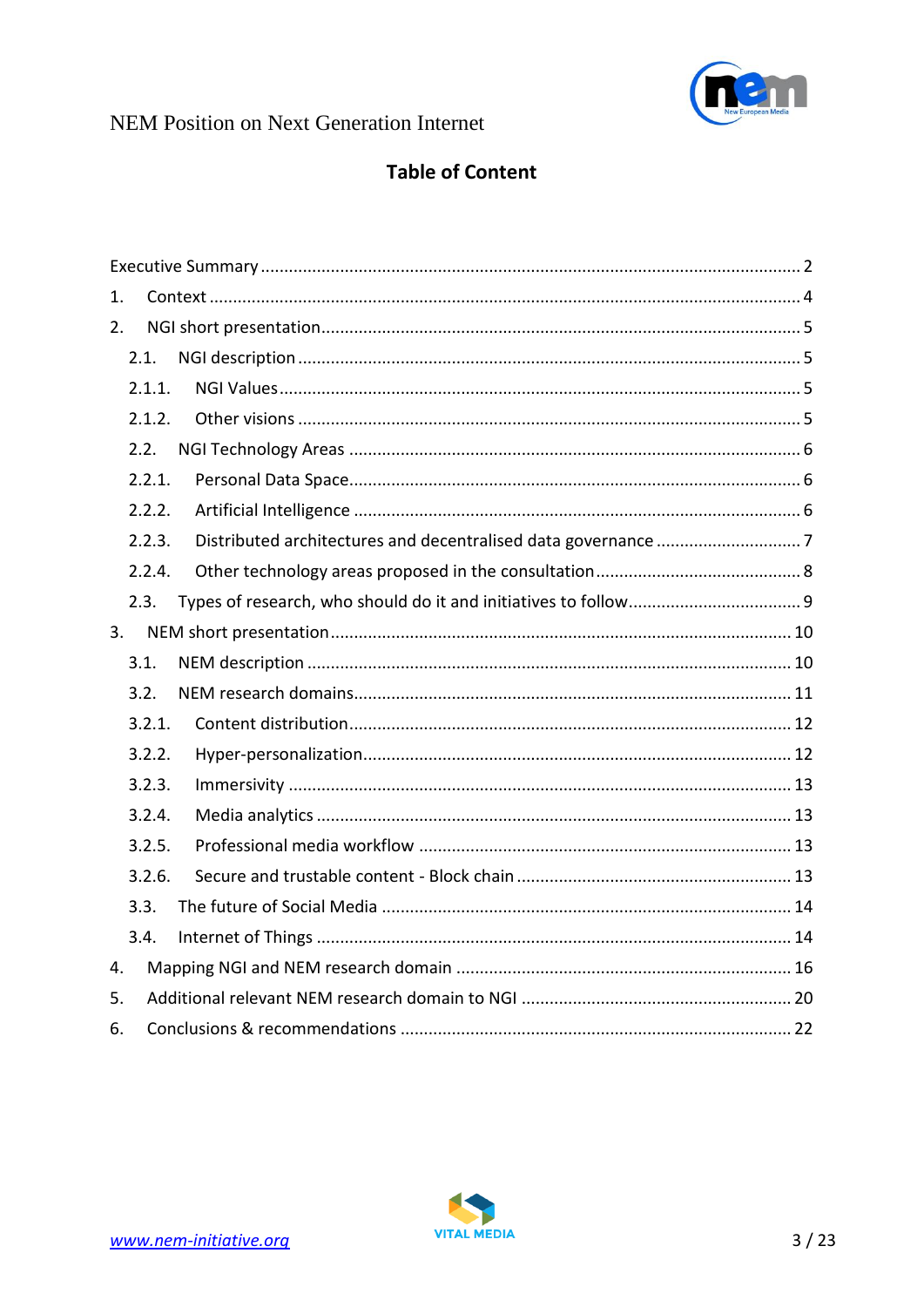

### <span id="page-3-0"></span>1. Context

The Internet of the future should provide better services, more intelligence, more security, more protection, especially to vulnerable audiences, more capacities to discern veracity of information, greater involvement and participation. It needs to reflect the European social and ethical values: free, open and more interoperable.

Several workshops and consultations took place in 2016 and early 2017, the synthesis is available at *[https://ec.europa.eu/futurium/en/content/final-report-next-generation-internet](https://ec.europa.eu/futurium/en/content/final-report-next-generation-internet-consultation-0)[consultation-0](https://ec.europa.eu/futurium/en/content/final-report-next-generation-internet-consultation-0)*

In order to speed up the definition of the NGI, the EC will be funding three CSA projects under the ICT-41 call (opened in April 2017). The three CSA projects correspond to three different strands::

- Strategic Research Agenda (Think-NGI supported by NEM)
- Ecosystem animation
- Program structure (Think Virtual supported by NEM)

Current ICT-LEIT-Workprogram 2018-2020 has already defined the shape and content of the NGI, including:

ICT-24-2018-2019: Next Generation Internet - An Open Internet Initiative / Unit E3 ICT-25-2018-2020: Interactive Technologies - *NEM topic* [DG CONNECT Unit G2] ICT-26-2018-2020: Artificial Intelligence - *NEM related topic* [DG CONNECT Unit A1] ICT-27-2018-2020: Internet of Things - *NEM related topic* [DG CONNECT Unit E4] ICT-28-2018: Future Hyper-connected Sociality - *NEM topic* [DG CONNECT Unit I4] ICT-29-2018: A multilingual Next Generation Internet - *NEM topic* [DG CONNECT Unit G3] ICT-30-2019-2020: An empowering, inclusive Next Generation Internet ICT-31-2018-2019: EU-US collaboration on NGI

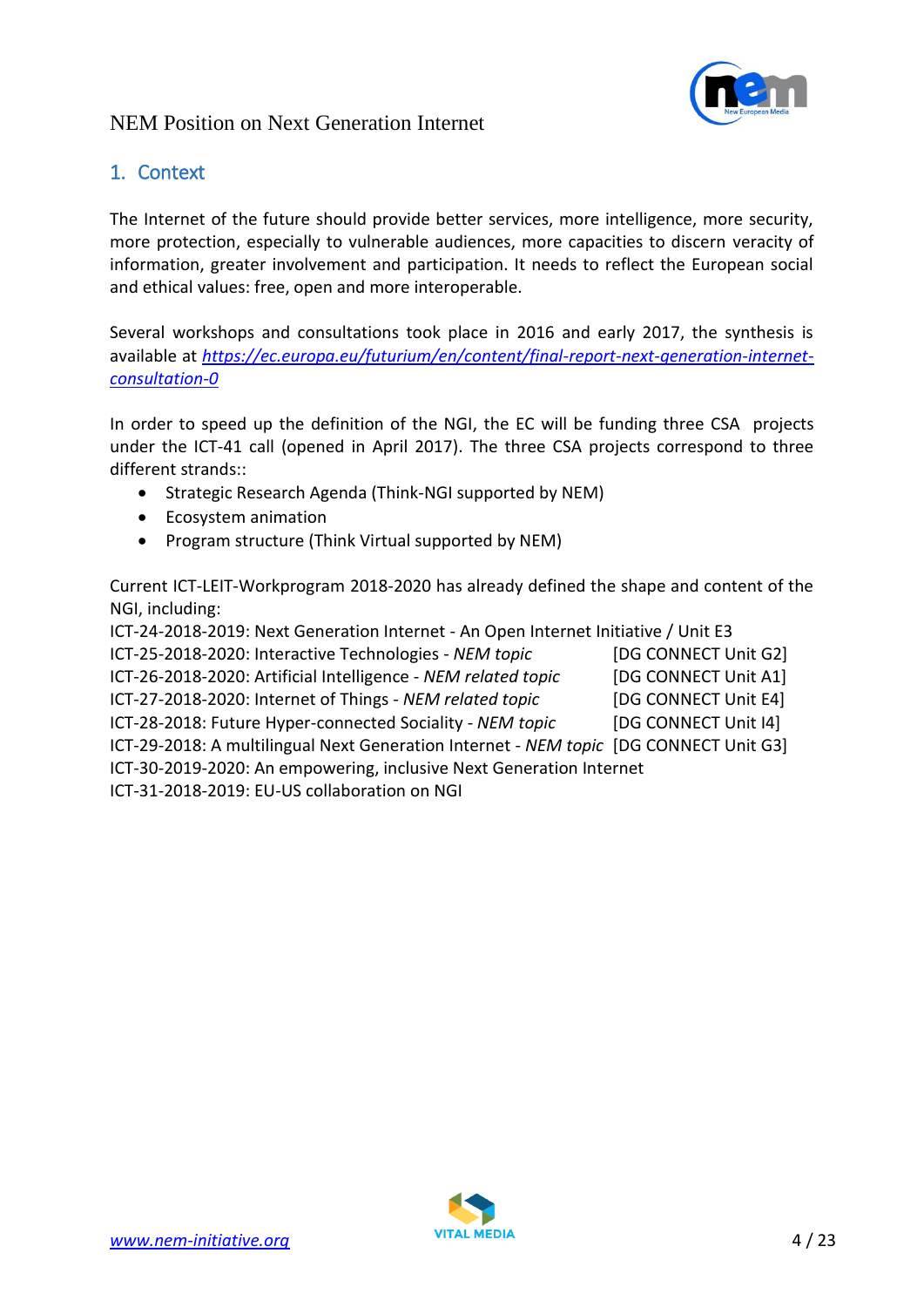

### <span id="page-4-1"></span><span id="page-4-0"></span>2. NGI short presentation

#### 2.1. NGI description

The open consultation for the Next Generation Internet Initiative (NGI Initiative) was held between 10th November 2016 and 9th January 2017, and 449 participants took part providing significant input. Participants were asked to rate and comment upon the importance of value statements and technology areas and encouraged to provide their views on how to support the NGI.

See *[full document.](https://ec.europa.eu/futurium/en/system/files/ged/ec_ngi_final_report_1.pdf)*

### <span id="page-4-2"></span>2.1.1. NGI Values

Ensuring citizens' sovereignty over their own data and the protection of their privacy is deemed the most important value proposed in the survey by the participants.

Secondly, participants also felt strongly that the Internet should ensure diversity, pluralism and a right to choose.

Thirdly, the concentration of data in a few proprietary platforms is understood as a significant issue today. Internet should ensure citizens' sovereignty over their own data and protect privacy.

Those rating the importance of this value highest also selected Personal Data Spaces as a very important technology area

Therefore an NGI with a focus on Personal Data Spaces (Technology Area 3) may help in addressing the issues of sovereignty over personal data.

Similarly important across all participant categories this value would make an attractive vision to pursue to attract participation.

Internet should ensure diversity, pluralism and a right to choose. Those that considered this value strongest also consider Personal Data Spaces as the most important technology area, while Distributed Architectures and decentralised data governance (Technology Area 4) is next biggest.

Internet should avoid the concentration of data in a few proprietary platforms. There is a close relation between this value and the technology area of Personal Data Spaces (Technology Area 3).

There is strong awareness of the impact of the few proprietary platforms upon the protection of personal data in particular.

Software defined technologies (Technology Area 5) is the second most important technology area for those that hold this value. This value is popular among those already engaged in research funded by the European Commission. This can be useful if progression upon existing initiatives is desired.

#### <span id="page-4-3"></span>2.1.2. Other visions

Other visions proposed drew considerably less interest; however some had an appeal to certain niches within the consultation. Younger participants were attracted to

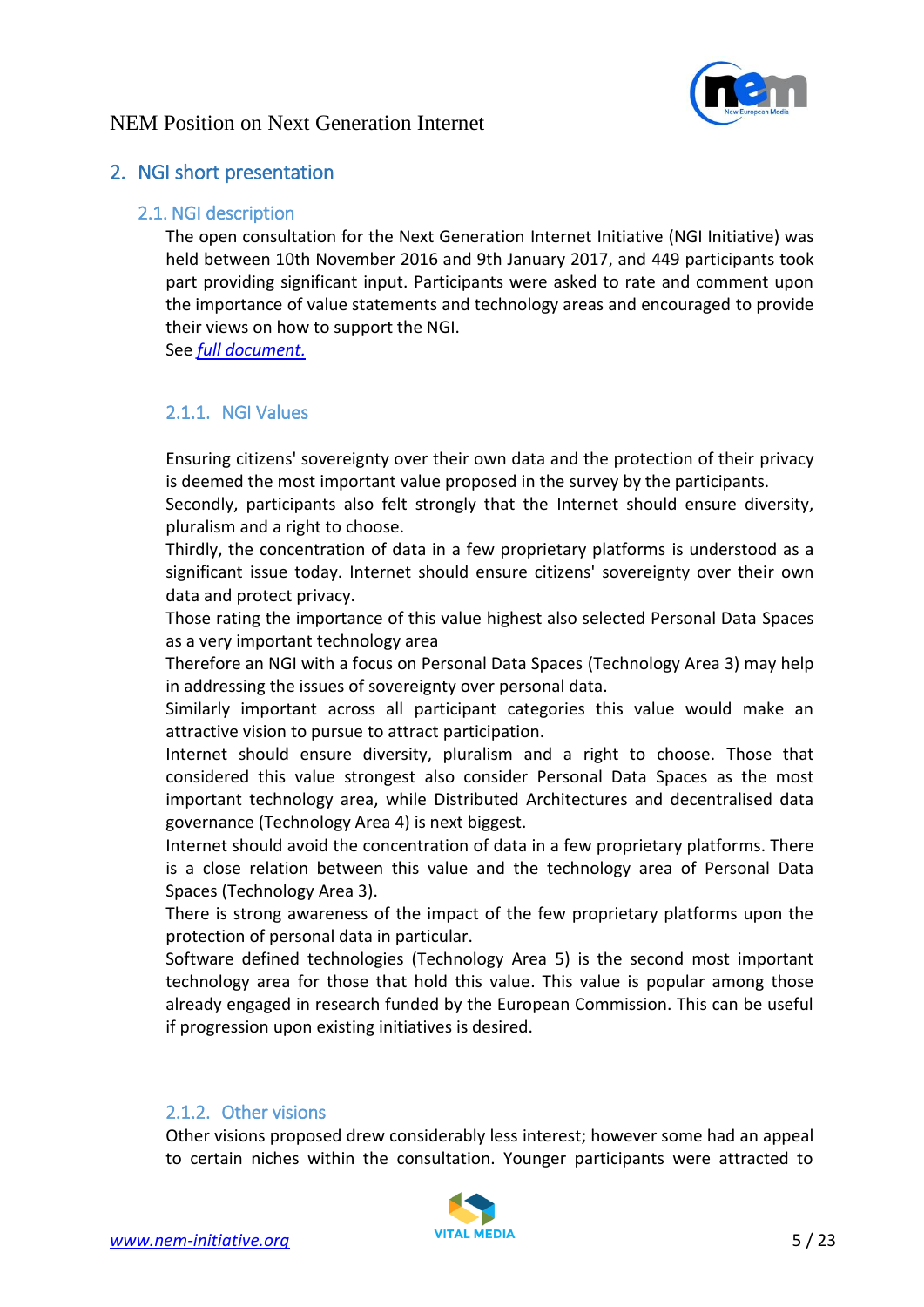

values of diversity and pluralism and the notion of a level playing field, where older participants preferred values relating to sustainability, resilience and security and a resistance to concentrating data in proprietary platforms.

Respondents from Greece, Belgium and Bulgaria felt strongly about a resilient and secure internet.

Those from Sweden, Greece and Ireland responded more strongly to sustainability than other more dominant countries in the consultation (e.g. UK, Italy, Spain).

Beyond the vision statements proposed in the consultation, participants proposed that a trusted, inclusive internet should be seen as a basic human right and the NGI should be mindful of the protection and safety of its users and their data.

However, they also recognise the tensions between this and the desire for more unencumbered innovation.

#### <span id="page-5-0"></span>2.2. NGI Technology Areas

The top two NGI values above were consistently and strongly held by those supporting the most important of the technology areas. Technology Area3 (Personal Data Spaces) and Technology Area 7 (Artificial Intelligence) were the most important areas as recognised by researchers and the bulk of the other groups that took part in the consultation.

#### <span id="page-5-1"></span>2.2.1. Personal Data Space

There is a trade-off between the benefits of innovation possible with the Internet of Things and Big Data and the need to prevent abuse of personal data.

The NGI needs to keep personal data secure and this means educating and enabling citizens regards of abusive data collecting and processing practices either from legitimate data-centric businesses or illegal, criminal actors.

Systems that allow assurance, transparency and freedom for citizens to control the data that's held on them should not limit access to innovative services. Infrastructures are needed to both enable benefits and minimise exploitation of using personal data

This will include enabling privacy aware access control and enforcing accountability for responsible use of personal data.

The values of this group are related to data sovereignty, and diversity, pluralism and the right to choose.

#### <span id="page-5-2"></span>2.2.2. Artificial Intelligence

Despite only a few respondents actually working in this area, many more believed they had a good understanding of the area.

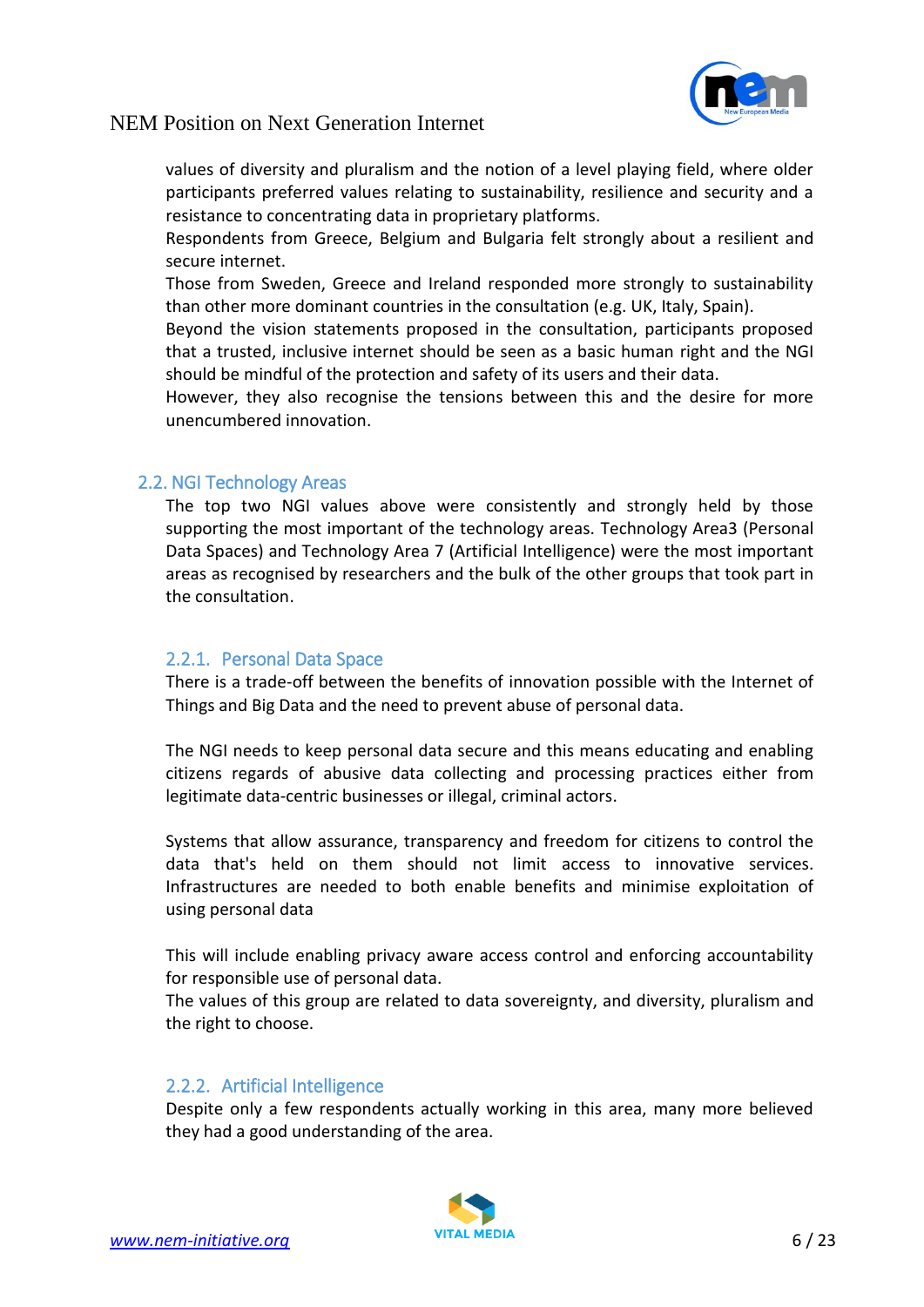

Their visions are strongly in line with retaining data sovereignty, diversity and pluralism and not allowing the data to become concentrated in proprietary platforms.

Technical challenges top the list, requiring interdisciplinary approaches and a topdown vision and application of strong use cases (e.g. autonomous vehicles) to shape the needed activities.

The impact of greater autonomy and increasing "responsibilities" placed on systems requires work on communication, ethics and the inclusion of human factors within these decision "making" mechanisms.

A proper and actionable ethical framework for Artificial Intelligence regarding algorithms becomes essential and deserves long-term project commitments to put some already well documented theory into practice.

Data & algorithms are the two sides of a same coin:

- rising benefits from big data and AI technologies have wide impact on our economy and social organization
- Transparency and ethics of such algorithmic Systems (data&algorithms) become increasingly important properties for trust and appropriation of digital services
- Data analytics is changing from description of past to predictive and prescriptive proposals

Algorithms will become in everyday life to provide recommendation, to personalize services and content but they have to be transparent in order to avoid manipulation from content providers (today big players are able to provide specific content to users fitting more with their business than with the real user needs).

The challenges for transparent and accountable data management and analytics are:

- Explainability & interpretability, reproducibility & robustness, fairness & nondiscrimination
- Data provenance and usage monitoring
- Progressive user-centric analytics
- New paradigms for information flow monitoring
- Fact-checking requiring explicit, verifiable argumentation integrating heterogeneous data sources and explainable reasoning.

#### <span id="page-6-0"></span>2.2.3. Distributed architectures and decentralised data governance

Participants expressed the potential for a financial revolution from these technologies. A number of specific requirements including the continuance of work on blockchain in particular and the need to deal with the power demands for this technology area proposed.

The main challenges identified were in communicating the business benefits of these digital ledger technologies to existing businesses in a compelling way and collaborating on new decentralised algorithms.

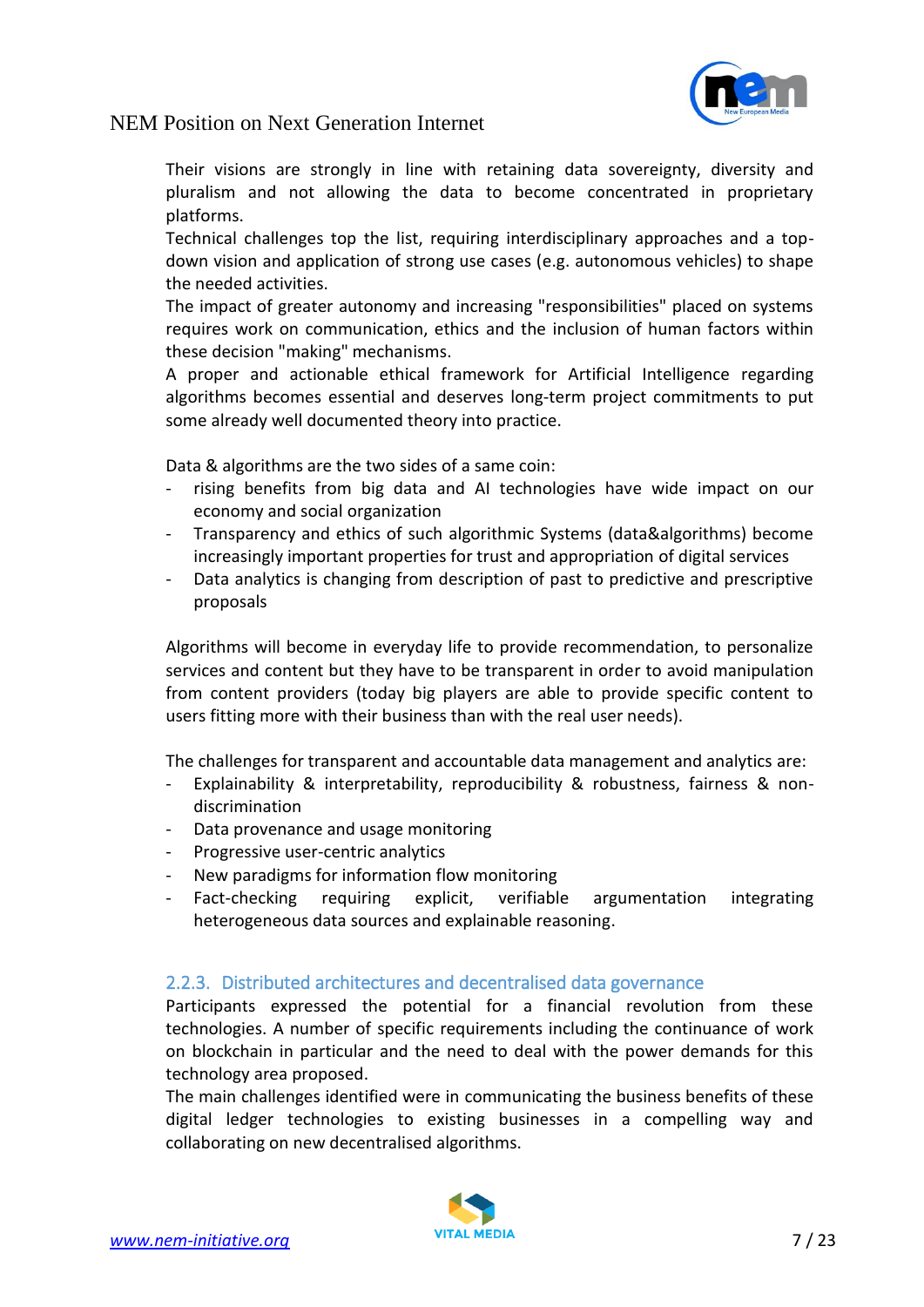

Control for citizens over their own data becomes increasingly important yet challenging in a distributed architecture. Investment is needed in to a diverse futureproof infrastructure that will enable ever greater autonomy.

For all this technology investment is needed to support effective governance that balances rights and supports legislation.

A multi-disciplinary approach is essential.

Separation of content and data from the internet based software is essential and need standardisation of data structures in order to allow anyone to develop applications and services based on personal data.

### <span id="page-7-0"></span>2.2.4. Other technology areas proposed in the consultation

*Discovery and identification tools* need to provide assurance that the use and security of personal data is standardised and respected far beyond the initial commercial interest. Non-proprietary, extensible, future-proof, trustworthy standards for the Internet of Things are needed to support end to end connectivity between the Internet and the edge networks connecting all these devices. Semantic repositories are needed.

*New forms of interactions and immersive environments* face the issues of data privacy, diversity and the concentration of data into proprietary platforms.

Intuitive interfaces necessitate work on understanding the psychological & biological effects and the threats and opportunities for industry and citizens of the constant Virtual Reality world. Supporting industry 4.0, embracing immersive distant collaboration and creating market driven products and service are required.

An NGI is needed that deals with the packets reliably and with minimal latency.

Work is needed in developing the tools for work-flow and process improvements including the advancement of battery technology.

The NGI can be made robust if the agility possible with the *Software defined technologies* is embraced and the right methodologies are employed for small and medium-sized enterprises to take a role in this. Co-developments may fulfill requirements for virtualization and self-adapting algorithms. The protection of such created knowledge will be important. Work on new software specifications is essential as more functionality becomes embedded in soft rather than hardware. Standards need to be future-proofed to accommodate unknown future functionalities that will be required.

*Networking solutions beyond IP* impact the values of sovereignty of data and pluralism and diversity most strongly. An emphasis on security aspects alongside the palpable need for an improvement over the current IP is justified. The Next Generation Internet may benefit from a non-packet-based approach, but backward compatibility issues must be addressed and an optimal migration path proposed.

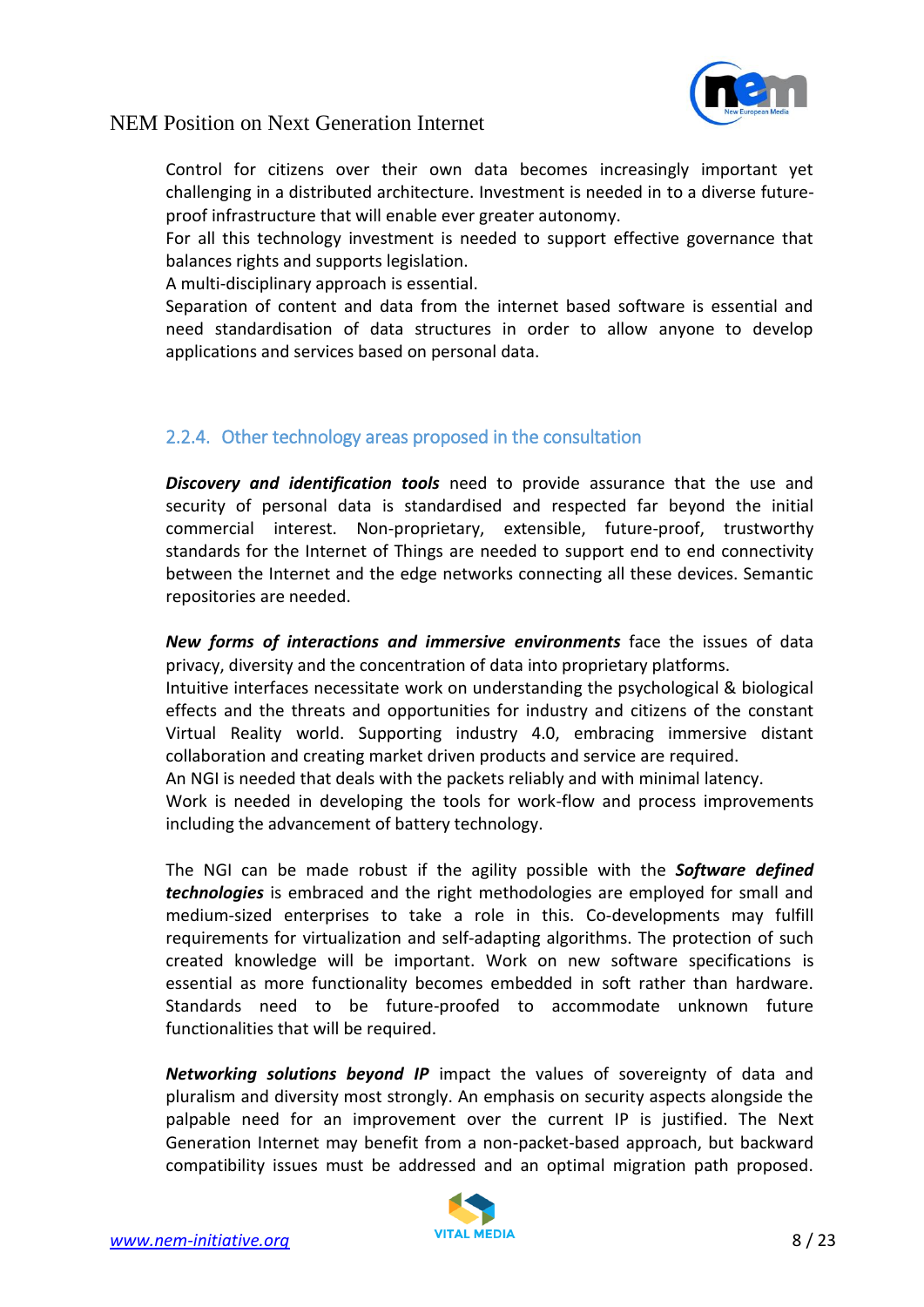

Higher throughput, low latency and secure communications will place significant challenges upon the NGI infrastructure and architecture. A new high-speed TCP protocol and tools are important areas in need of development. New networking approaches may demand that security is built within the protocol. Maximizing security and resilience while assuring good interoperability are key technical challenges.

#### **Other important technology areas**

Additional technology areas proposed highlight a focus on security in general and then more specific themed technologies around applying autonomous systems to Smart cities and Smart citizens. The desire is for trusted systems to be developed and language technologies are strongly seen as an important investment to achieve this. Beyond this, simulation and large experimentation, as well as more hardware orientated projects such as robotics, are proposed as alternative technology areas.

#### <span id="page-8-0"></span>2.3. Types of research, who should do it and initiatives to follow

An analysis on the type of research, actors and initiatives reveals an appetite for collaboration among interdisciplinary groups engaged in a mixture of long term and applied research projects.

Foresight should direct research and guide the exploitation of evolutionary results into today's technology. Transdisciplinary approaches are needed. Importantly research needs guidance by the social sciences, user needs and awareness of the "known holes" in the current internet.

The "citizens" involvement as "actors" in the research is crucial. This may include representative bodies, policy makers and regulators but these need to encompass women, students and activists.

Relevant initiatives exist within established institutions and are often funded through national and EC programmes. The most popular in the consultation involve Smart initiatives, 5G, Internet of Things and language technologies. Initiatives that address Policy and Societal issues should embrace peer networks, digital learning, edemocracy, e-procurement and e-learning.

Finally, the identified on-going work on Public Sector Information (PSI), Big Data and Networking may provide good starting points for prototypes.

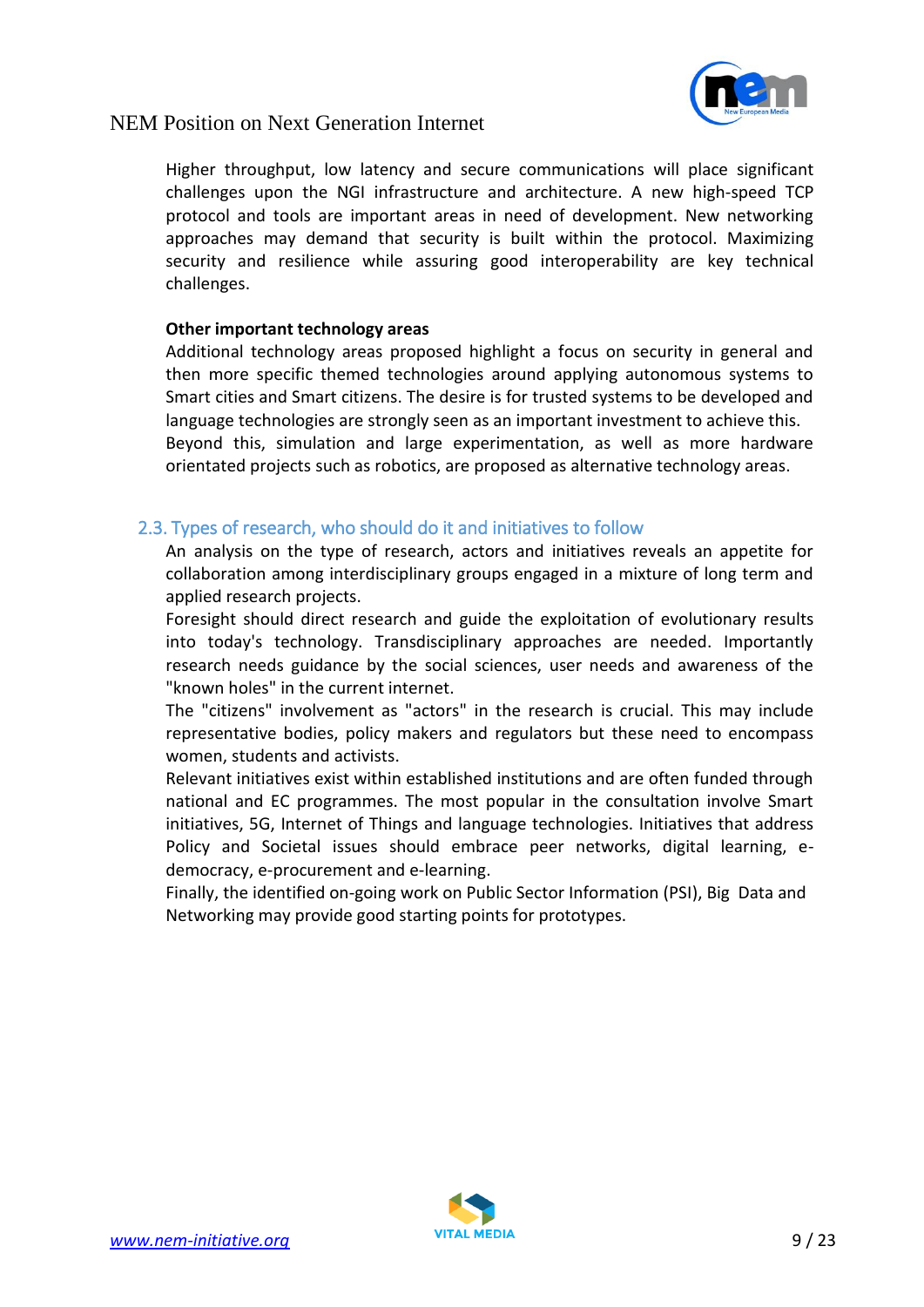

### <span id="page-9-1"></span><span id="page-9-0"></span>3. NEM short presentation

#### 3.1. NEM description

NEM, the New European Media initiative, is the European Technology Platform of Horizon 2020 dedicated to Content, dealing with Connected, Converging and Interactive Media & Creative Industries. With the launch of Horizon 2020, the NEM Initiative is pursuing its objective to build sustainable European leadership in content, media, and the creative industries. The NEM Initiative promotes an innovative European approach towards a Future Media Internet that will enhance the lives of European citizens; initially and primarily through a richer and more engaging media experience, but with an increasing potential for contributions in other sectors including education, health and societal inclusion and innovation. NEM has more than 800 members and a number of them are national clusters that also represent hundreds of SMEs and startups.

#### **...facing key (r)evolutions:**

Content and Creative Industries, while locally, regionally, and/or nationally implemented or even governed, are moving to a worldwide framework, thanks to the digitalization of the whole value chain, from creation through distribution to consumption. These industries are updating the whole process in paralleling a lot of actions all along that value chain and reducing the production time from capture to access. New paradigms are appearing in stocking, processing and accessing the content from the cloud. New ways to consume the content (over the top, on the move, remotely, on devices of all form factors and with increasing degrees of immersivity) are bringing new opportunities and challenges (technological, infrastructural and regulatory). Media convergence means that former "silos" are more and more breaking up, within industries but also between adjacent creative industries. Yet, we are still far away from a unified "creative sector", let alone from a creative sector with easy access to collaborative research and innovation in ICT. This poses not only challenges for "hard" (technological) innovation, but also for soft innovation (company culture, business development, innovation infrastructure, innovative uses of existing technologies, etc.). Especially in the content access and distribution domains, the market is witnessing the fast entrance of new players with disruptive and focused approaches. This diversity often challenges established businesses and their business models, requiring them to be the involved in the latest technology research and innovation activities of their sector.

**... requesting technology and innovation support investments:**

To face this fast growing worldwide environment, to maintain - or even better to increase - the footprint of our Content and Creative industries at a worldwide scale, technology and innovation support investments in the Media & Creative industry need to be increased to a level corresponding to their economic weight. Beyond what has been already covered in 2014-2017 LEIT ICT, the technological building bricks defined in the NEM Vision & Strategic Research and Innovation agenda (SRIA) remain relevant. We are particularly convinced about the importance the next Horizon 2020 program focusing on solving those key challenges for Content & Creative industries at

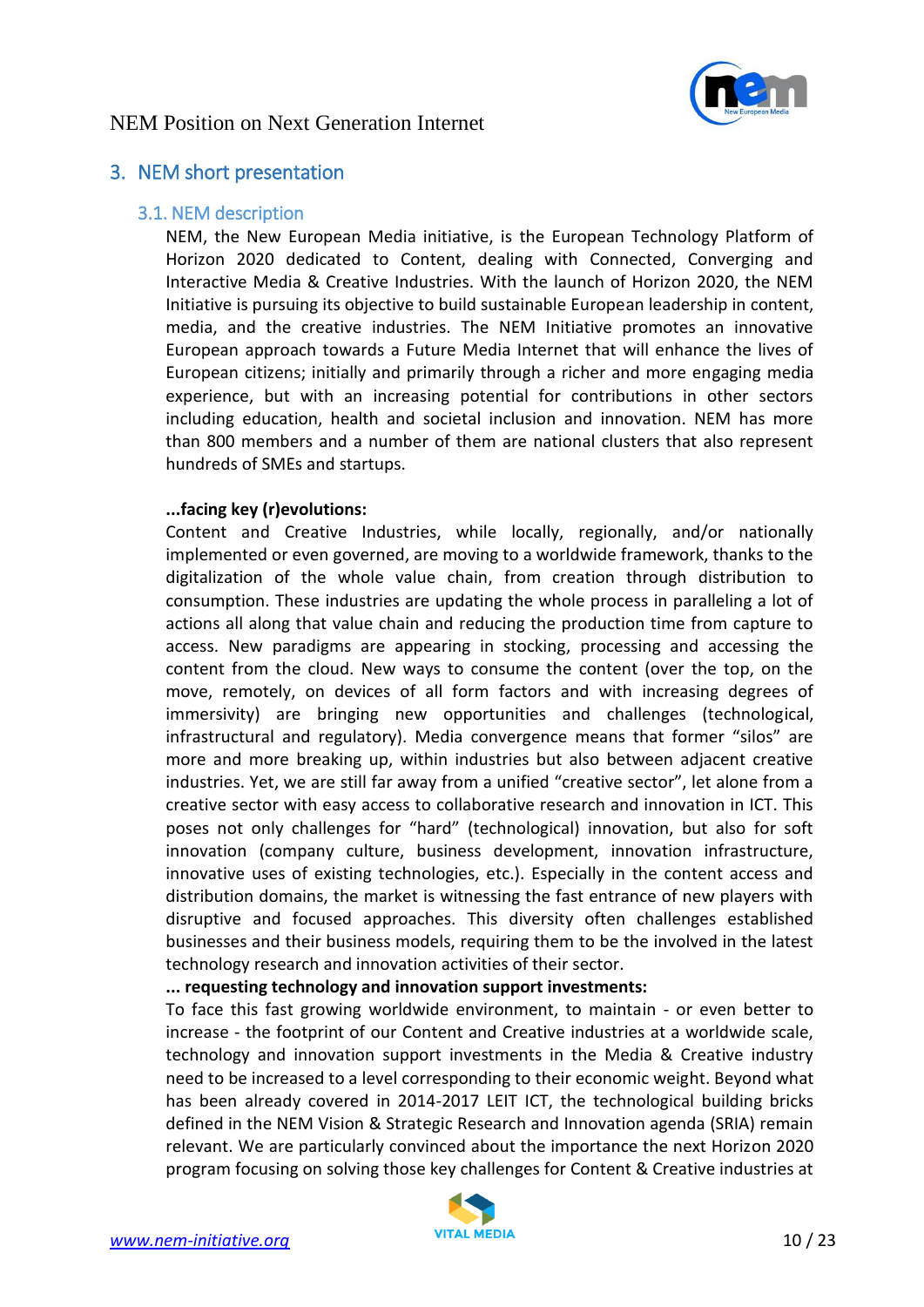

the infrastructure level (formation of an innovation network, virtualization, cloud, ...); at the data level (metadata, privacy, security,...); at the service level (business models, user experience, personalization,…) as well as at the content and format level (immersivity, interactivity, enriching and engaging new formats that deliver added value). Many of these aspects apply to all sectors within the creative industries – including Advertising, Architecture, A/V, Cultural heritage, (Product) Design, Fashion, Film, Games, Publishing, Music – but not necessarily at the same speed. The projects should encourage the integration of the "technical" and "creative" sectors to achieve platforms, which are fit for purpose to extend the success of the European Media and Creative industries.

#### **… using a range of instruments:**

As the actors in the creative and content industry cover a wide range of size, market position and fields of application, we would recommend that a variety of actions be formed, including Research, Innovation and Coordination and Support Actions. In particular, CSAs should be stressed more in the upcoming funding periods, providing instruments for setting up innovation networks within and between respective creative industries & ICT research. All actions should have a range of durations in consideration of the fast changing nature of the sector, and should aim to involve SMEs from the creative sector even further. For achieving the latter, administrative overheads should be kept to a minimum.

NEM is covering the following sectors:

- Book Publishing
- Broadcasting
- Music
- Multimedia
- Advertising
- Gaming
- Fashion
- Cultural heritage
- Design
- Education & training
- User and social engagement and collaboration
- Novel storytelling techniques
- IoT integrated environment
- Digital society Impact of new media on lifestyle

#### <span id="page-10-0"></span>3.2. NEM research domains

These are the research domains described in the last NEM Strategic & Research and Innovation Agenda (SRIA):

- Content Distribution
- Content processing
- Distribution and display technology
- Designing and maintaining security and privacy

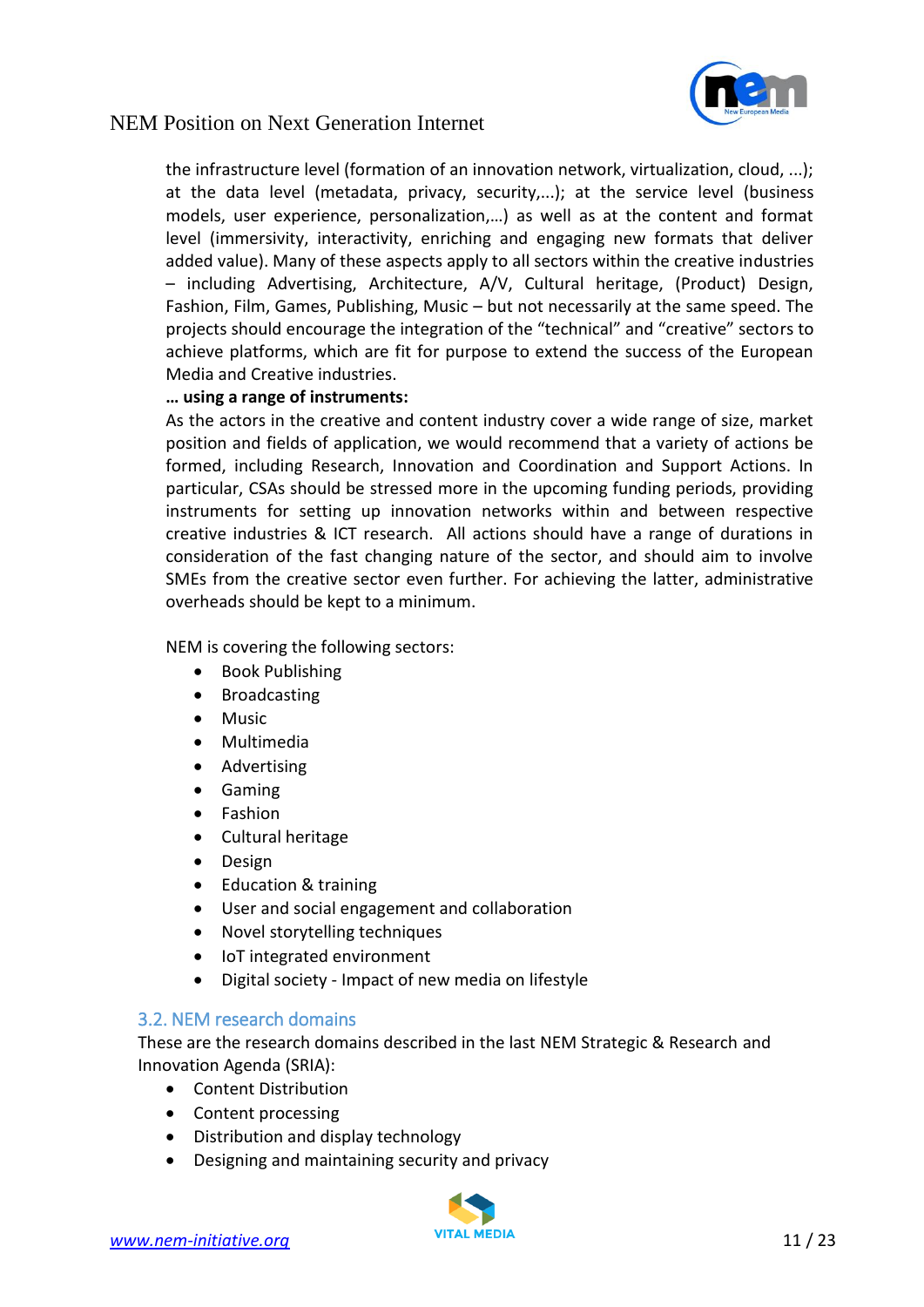

- Autonomy and automation
- Service provision innovation
- Enable bimanual interaction, natural walking interfaces, and whole-body involvement in VR
- Maturation and enhancements of Brain-Computer Interfaces
- Augmented Reality for Inquiry-Based Sciences Education
- Challenges in evaluating human-computer interactions (HCI) and immersive content and technology

Following the update of the NEM SRIA in 2016, it has been decided to extract the most important research domains and objectives that have to be pushed in the next WP2018- 2020, completely in line with the priorities elaborated in April 2016.

The NEM members are supporting the following list of priorities:

- 1. Content distribution
- 2. Hyper-personalization
- 3. Immersivity
- 4. Media analytics
- 5. Professional media workflow
- 6. Secure and trustable content Block chain

These topics target technical/technological trends rather than following market trends. They are shared by several of previously identified sector trends (SRIA Section II). SRIA aims at boosting the potential impact and providing a better overview of the NEM community.

### <span id="page-11-0"></span>3.2.1. Content distribution

**Content distribution** integrates all the new trends on the evolution of networks and the provisioning of media services. These include the increased capacity of the actual networks for supporting new media and immersive formats, the potential impact of 5G networks for new business models, the increasingly convergence of "hybrid" services built upon the combination of different networks. The convergence between broadcast, multicast and unicast as well as the potential of SDN networks should be a tremendous opportunity for the media and content industry.

It also includes aspects regarding security and right management to enable new media business models.

### <span id="page-11-1"></span>3.2.2. Hyper-personalization

**Hyper-personalization** consider the different aspects of maximizing opportunities to customize content to consistently target the right audience throughout the customer lifecycle. Thus it will create meaningful connections and drive engagement among audience. It can be applied to most of the NEM media sectors. It also encompasses the ATAWAD (any time, anywhere, any device) concept which provide to the end user the best format according to the device used.

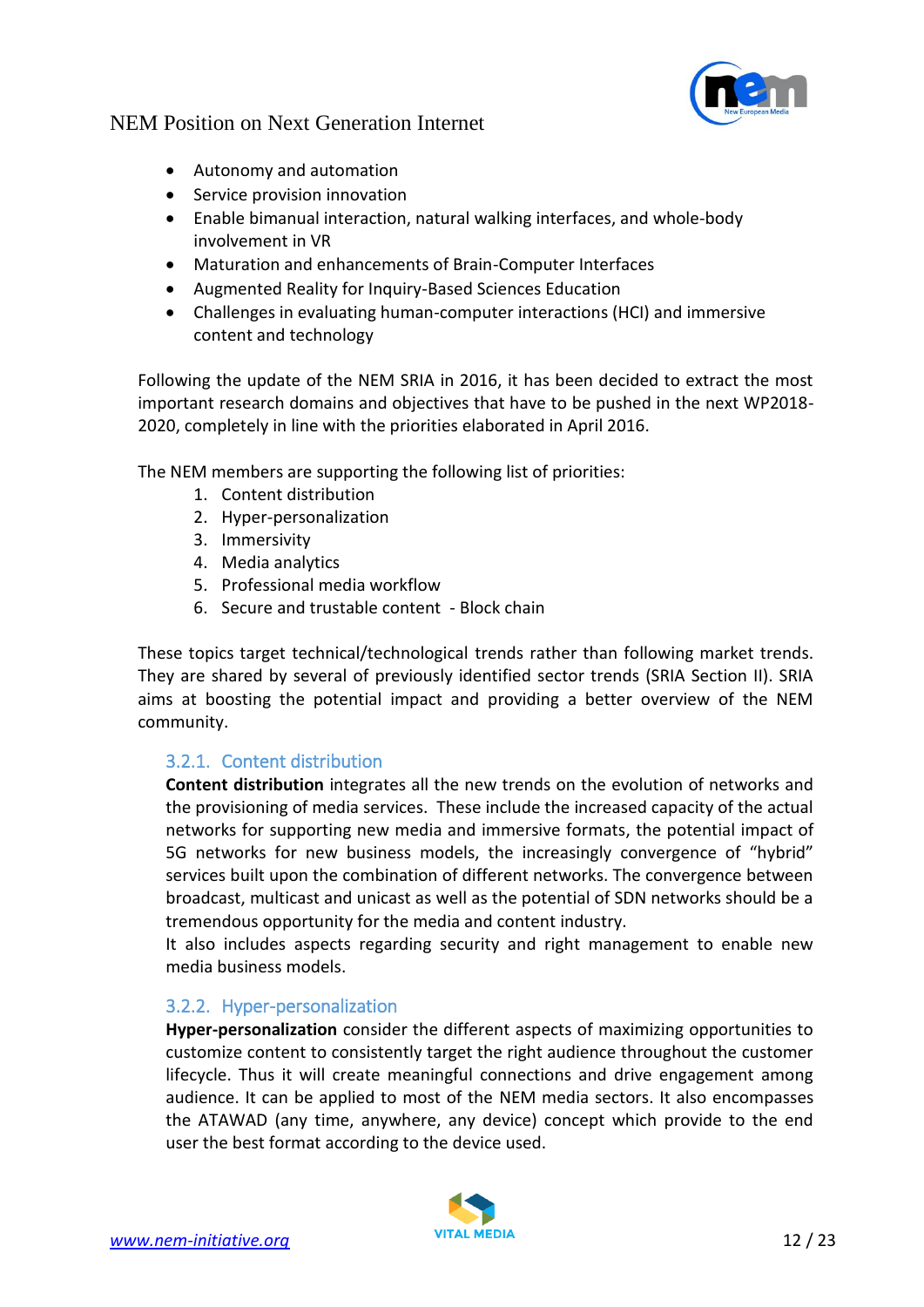

#### <span id="page-12-0"></span>3.2.3. Immersivity

**Immersivity** is very likely to be one of key drivers of media in the upcoming years to reshape the way contents and services are provided and the user interaction is completely renewed. There are a lot of technical topics along the value chain involved, so it can integrate many NEM actors as well. It should encompass the following activities: , Mixed Content Immersive Technology, Content Generation Tools, Science, Technology and Arts in Immersive and Interactive Media.

#### <span id="page-12-1"></span>3.2.4. Media analytics

**Media analytics** cover the media analytics tools for Big Data and Social Media, positioning media as a core sector for Big Data technologies including the social media. It will also address media search engines which is a potential open field for the European industry.

#### <span id="page-12-2"></span>3.2.5. Professional media workflow

**Professional media workflow** to address migration, virtualization, co-creation… aligned with production core technologies. Digital cinema, as well as professional content provider workflows have to deeply evaluate new technologies in order to take advantage of them but also to fit the end-user needs who expect more and more personalised content. As a consequence, the producing environment has to be rethought as well as all the tools used by professional content providers.

#### <span id="page-12-3"></span>3.2.6. Secure and trustable content - Block chain

**Secure and trustable content - Block chain** seems to be promising for DRM and micro payment between users according to recent experiences and publications. This new technology is still very new but seems to have the potential to fix issues that we have not yet solved. A consistent DRM is still expected from end users and for content providers, and as block chain technology is a contract between two entities without any central point, it seems very promising. In the same way, users are increasingly used to creating content with their mobile and are also interested in selling it, micropayment is the solution and the block chain technology could facilitate one to one payment.

#### **Blockchain**

Blockchain contains what everyone in data management, from data scientist to chief data officer (CDO), wants: Information that comes with complete provenance. That is data showing who did what, when and with full history from day one. Verified by all parties participating in the network, transparent, with complete reconciliation, and secured by the latest in cryptography.

Blockchains are now capable of storing arbitrary data and establishing permissions to modify that data through self-administering and self-executing scripts which are performed by a distributed virtual machine. These scripts are known as smart

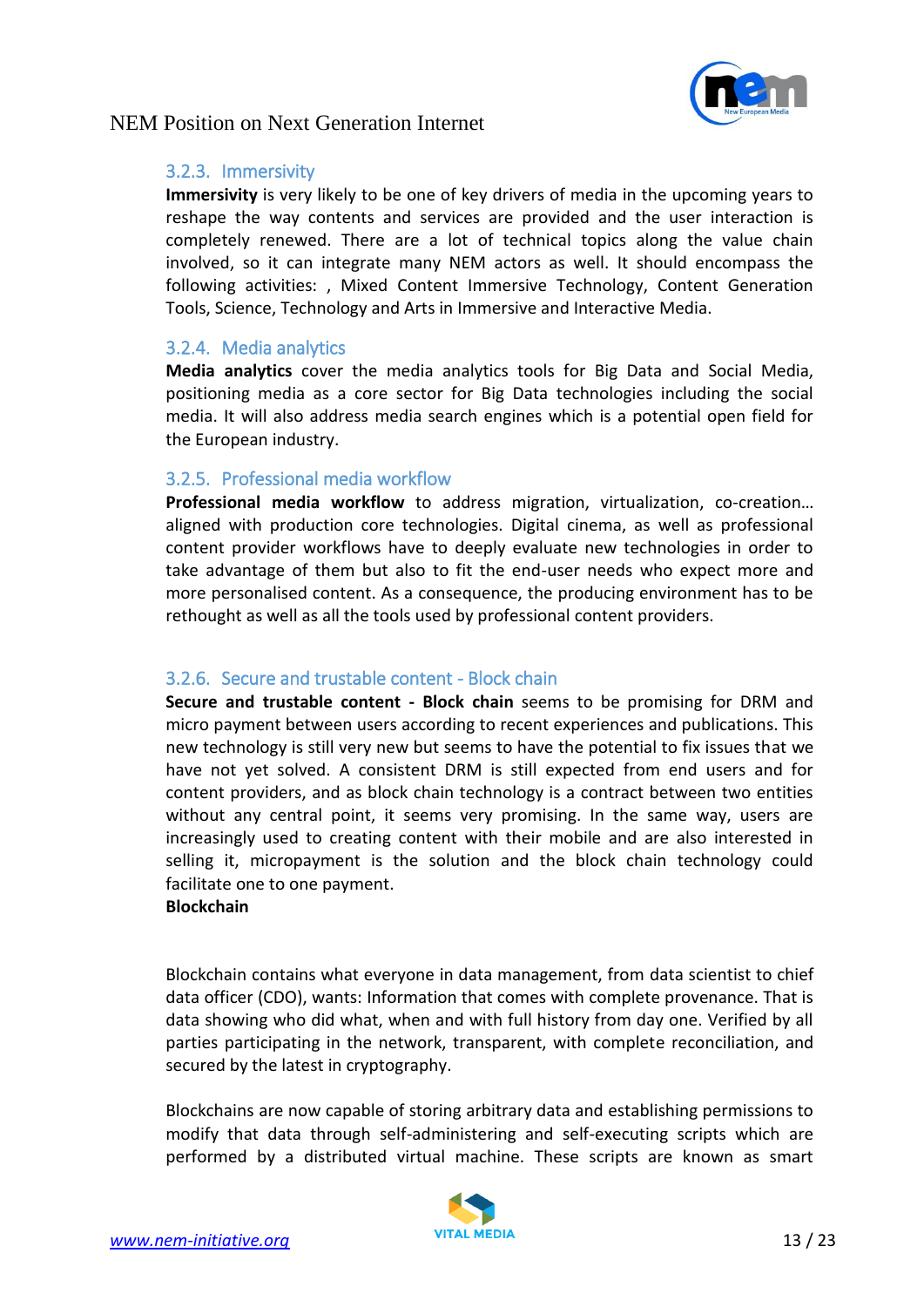

contracts, and they allow platform operators to define complex and fully customisable rules which govern the blockchain's interaction with its users.

Blockchain technologies are a good candidate to avoid fake news certifying the source of information.

### <span id="page-13-0"></span>3.3. The future of Social Media

NEM has recently published a white paper describing what should be the future of social media. The White Paper elaborates on several aspects of the future social media by providing identified future related service and application scenarios and by deriving corresponding requirements and needed actions on policy and regulation as well as on research and innovation in the area. Even the inputs and requirements provided in the document cannot yet been seen to cover all aspects of the future social media landscape, it is already possible to identify a number of needed actions to enable a future European social media approach around the following main areas:

- Data protection (Protection of individual user rights, Data portability and competition/monopoly issues, Digital Rights Management – prevention of piracy, Management of user information and portability)
- Trust (Regulation in social media, Ensuring trust and diversity, Social media tools)
- New areas in the social media (Social IoT, Blockchain, Media analytics, Source analysis)
- Business and cooperation models (New models related to search of information, Business models for publishing in social media, Collaborative live production workflow)
- Education
- Regulation

### <span id="page-13-1"></span>3.4. Internet of Things

In the next future, devices will produce a huge amount of information that could be used in the Media&Content industry. The huge diversity of device from sensors, actuators to video cameras will be able to feed data bases and this information should be reused from anyone to create new content and/or to personalize content. For that reason it is crucial that the NGI encompasses Internet of Thing not at the technology level but as creator of new form of content.

In order to achieve this goal, it is important to define standardized data models to facilitate manipulation of this new form of content. We can mention in this context the initiative from ETSI together with the FIWARE foundation which are working on the ETSI CIM standard (NGSIv2), this standard should be very helpful to use a common data set structure for any content providing from IoT devices.

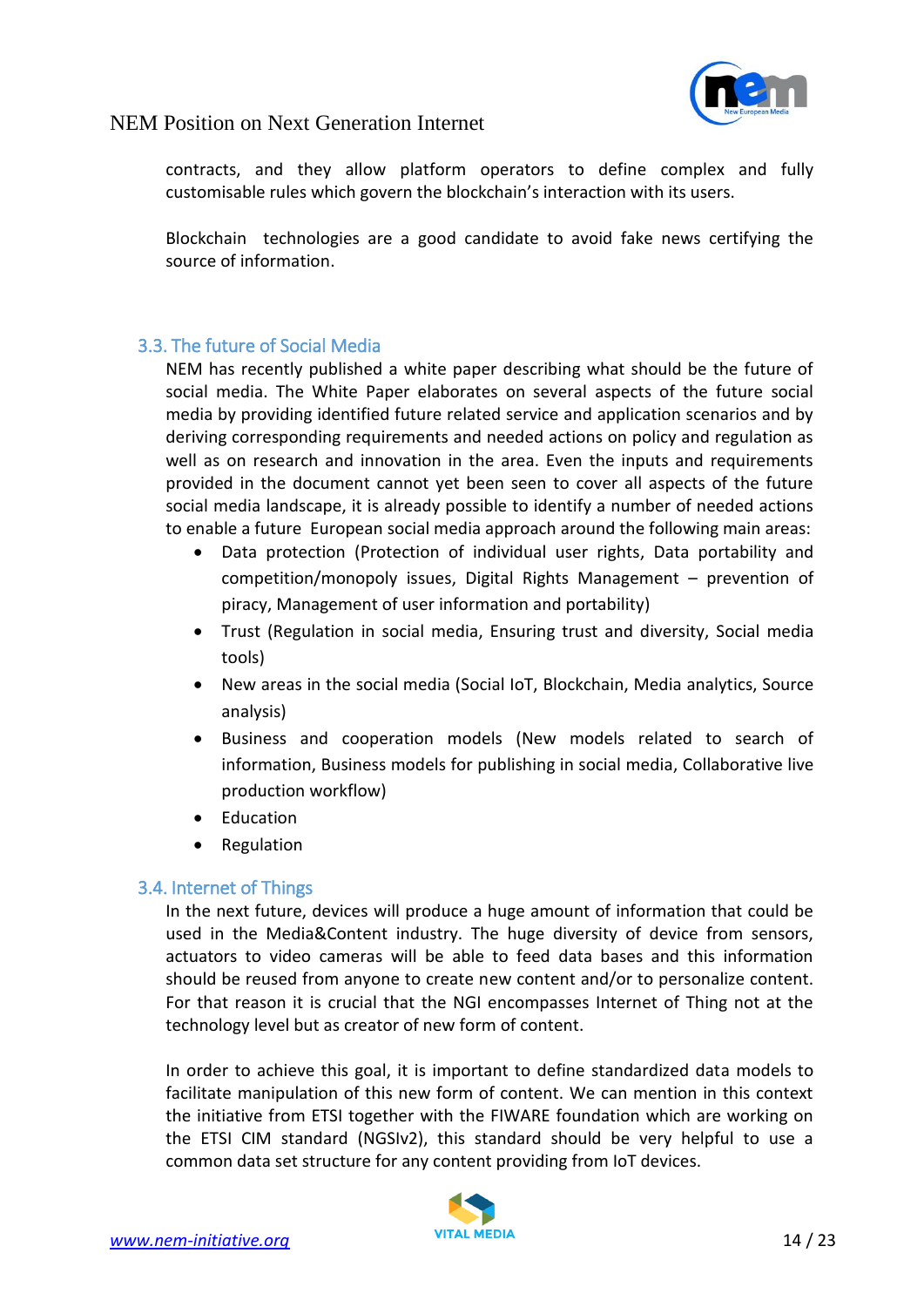

In addition, we can easily linked this point to the social media topic as fare as in the next future we will have not only social media networks between humans but also social media networks of IoT. In this case, IoT will communicate together using artificial intelligence and give back results of their work to the end users (humans). NGI should need to support IoT Social Media networks.

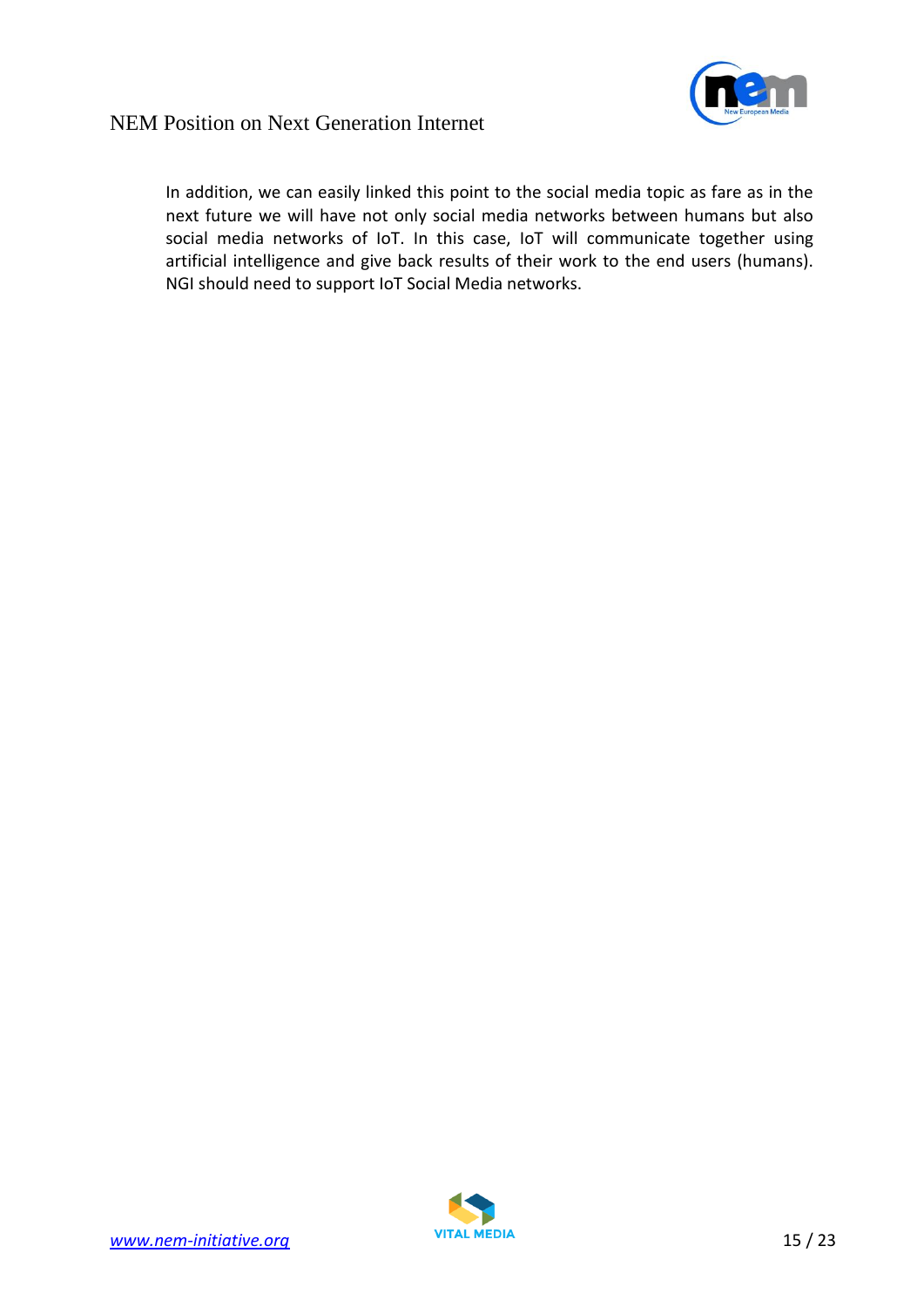

### <span id="page-15-0"></span>4. Mapping NGI and NEM research domain

Media and CCI are very closed related and belongs intrinsically to most of the technology areas identified in the NGI initiative. Indeed, the future of media, content and the creative industries rely heavily on the Internet.

Thus, there is a close mapping between NGI research priorities and NEM research priorities as well as with NEM identified enabling technologies to be pushed forward in next EU funding frameworks. Most of the aspects of NGI research priorities are contemplated in NEM SRIA. However, given the different focus of both documents, key aspects of NGI are scattered among technology trends identified in NEM SRIA and most of the times there is not a direct match among them.

In the following Table this mapping is made visible, identifying common aspects of NGI Technology Areas and NEM SRIA research priorities.

| <b>NGI Technology Areas</b> | <b>NEM research priorities and</b>            | <b>Comments</b>                                                                                                                                                                                                                                                                                                                                                                         |
|-----------------------------|-----------------------------------------------|-----------------------------------------------------------------------------------------------------------------------------------------------------------------------------------------------------------------------------------------------------------------------------------------------------------------------------------------------------------------------------------------|
|                             | key enabling technologies                     |                                                                                                                                                                                                                                                                                                                                                                                         |
| Personal data space         | Hyper-personalisation<br>Immersivity          | Technologies aimed at<br>providing better<br>personalized services have<br>to take into account security<br>aspects for both user data,<br>personnel data captured<br>and data offered by the<br>user.<br>NEM also approaches the<br>need for ensuring user<br>privacy data and controlling<br>data flows through<br>technologies aimed at<br>Hyper-personalisation and<br>immersivity. |
| Artificial Intelligence     | Content distribution<br>Hyper-personalisation | NEM content distribution<br>also addresses the need for<br>AI technologies to automate<br>the access of distributed<br>sources and to provide them<br>to users, content<br>distribution processes, etc<br>Among other technologies<br>needed for hyper-<br>personalised media services<br>and offerings, AI is a key.                                                                   |

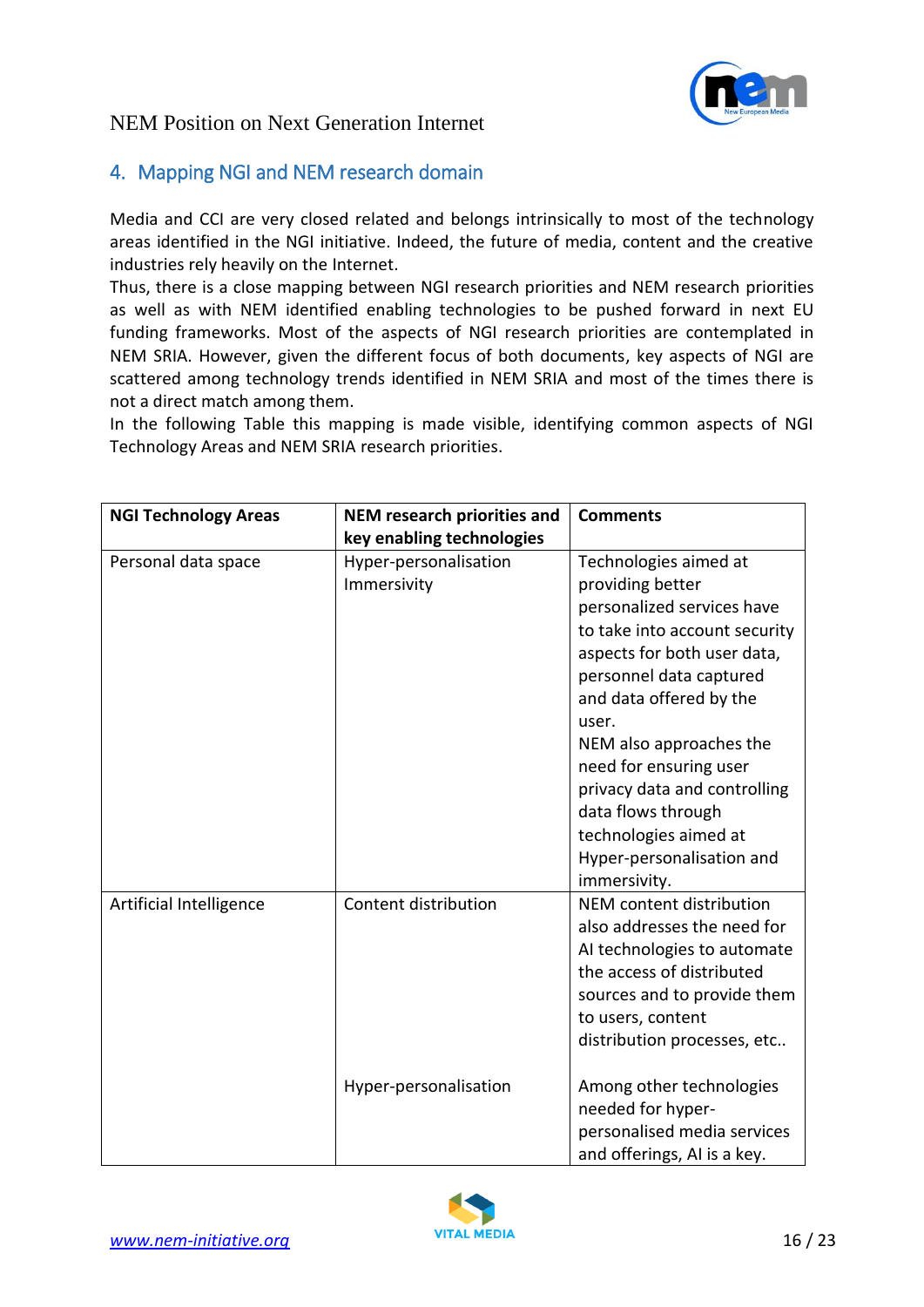

|                                                                   | Immersivity                                   | AI has also a great potential<br>contribution on activities<br>and priorities such as<br>storytelling creation,<br>content generation tools, in<br>the form of algorithms that<br>supports and aids the<br>creative process of<br>immersive content.                       |
|-------------------------------------------------------------------|-----------------------------------------------|----------------------------------------------------------------------------------------------------------------------------------------------------------------------------------------------------------------------------------------------------------------------------|
|                                                                   | <b>Media Analytics</b>                        | All aspects of Media<br>Analytics relates directly<br>with AI. Nowadays, most<br>analytical algorithms rely on<br>AI algorithms.                                                                                                                                           |
| Distributed architectures<br>and decentralised data<br>governance | Secure and trustable<br>content - Block chain | NEM research topic covers<br>needs regarding the use of<br>decentralized and secure<br>communications to improve<br>content protection and<br>rights management.                                                                                                           |
|                                                                   | Content distribution                          | Content distribution also<br>address challenges that<br>require new distributed<br>architectures capable of<br>delivering high volumes of<br>content with controlled<br>latency. Also, content<br>distribution services must<br>adapt to new distributed<br>architectures. |
|                                                                   | Professional media<br>workflows               | Enable novel co-creation,<br>collaborative spaces for<br>content production ensuring<br>protection of created data,<br>trusted networks, etc                                                                                                                               |
| Discovery and identification<br>tools                             | <b>Media Analytics</b>                        | The need for more powerful<br>media discovery tools<br>(annotation, etc.) and media<br>search tools are<br>contemplated in the Media                                                                                                                                       |

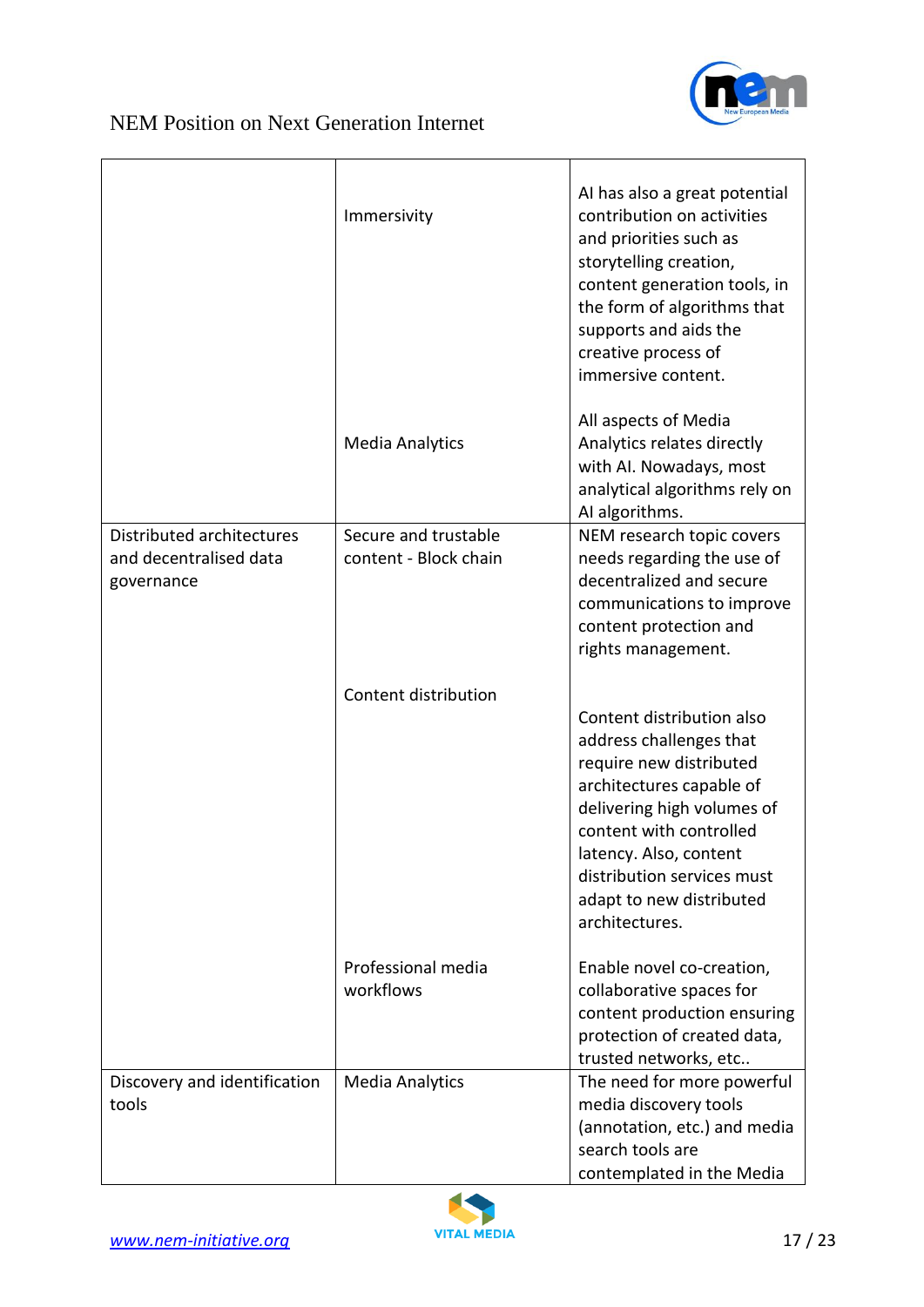

|                           |                       | Analytics priority               |
|---------------------------|-----------------------|----------------------------------|
| New forms of interactions | Immersivity           | These two research areas         |
| and immersive             |                       | are perfectly aligned.           |
| environments              |                       |                                  |
| Software defined          | Professional media    | Challenges addressed by          |
| technologies              | workflow              | NEM professional media           |
|                           |                       | include the need to move         |
|                           |                       | towards more software-           |
|                           |                       | based workflows to cope          |
|                           |                       | with aspects such as co-         |
|                           |                       | creation, virtualization, etc    |
| Networking solutions      | Content distribution. | Content distribution             |
| beyond IP                 |                       | challenges need for              |
|                           |                       | networks that go beyond IP,      |
|                           |                       | such as hybrid,                  |
|                           |                       | decentralized networks,          |
|                           |                       | etc                              |
|                           | Content distribution  | Relation with Beyond IP          |
|                           |                       | Security and right               |
|                           |                       | management key to new            |
|                           |                       | business models                  |
|                           |                       | AI: New media                    |
|                           |                       | environments appearing           |
|                           |                       | thanks to AI applied to          |
|                           |                       | Autonomous driving               |
|                           | Hyper-personalization | Relation with personal data      |
|                           |                       | space                            |
|                           | Media analytics       | <b>Relation with Artificial</b>  |
|                           |                       | Intelligence                     |
|                           | Professional media    |                                  |
|                           | workfolw              |                                  |
|                           | Secure and trustable  | <b>Relation with Distributed</b> |
|                           | content - Block chain | architecture and                 |
|                           |                       | decentralised data               |
|                           |                       | governance                       |

The following Eurecat's contributions are made with the spirit of supporting legitimate media services and business strategies that are respectful of fundamental rights in the digital society. Indeed, the media and creative industries, many of which rely on data-centric business models, ought to create responsible, transparent and rights-respectful mechanisms for ensuring a fair treatment and trade-off for their consumers. On the other hand, individuals need to be aware of their rights, the value of their data and their role as audience and contributing user, so that they can take responsibility in the collective effort of creating a competitive, meaningful, safe and participatory media landscape.

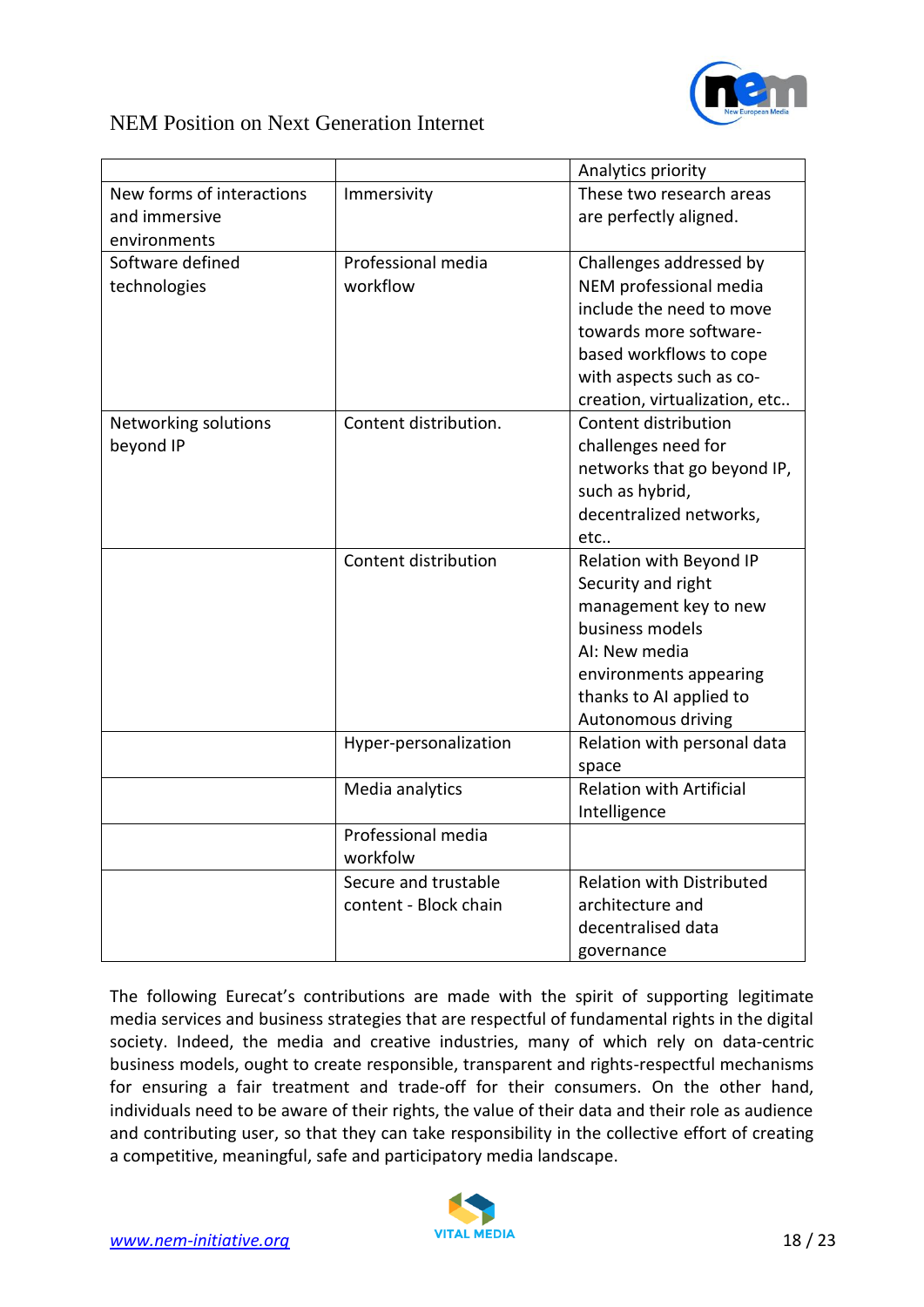

Scientists, researchers and companies must keep up innovating in **with technologies that guarantees** *by-design* **the protection of consumer's rights** so that resulting advances are compliant of policy and regulatory frameworks**.**

| <b>NGI Technology</b>                                                                | <b>NEM</b> research                          | <b>Comments (how are these related)</b>                                                                                                                                                                                                                                                                                                                                                                                                                                                                                                                                                                                                                                                                                                   |
|--------------------------------------------------------------------------------------|----------------------------------------------|-------------------------------------------------------------------------------------------------------------------------------------------------------------------------------------------------------------------------------------------------------------------------------------------------------------------------------------------------------------------------------------------------------------------------------------------------------------------------------------------------------------------------------------------------------------------------------------------------------------------------------------------------------------------------------------------------------------------------------------------|
| Areas                                                                                | priorities                                   |                                                                                                                                                                                                                                                                                                                                                                                                                                                                                                                                                                                                                                                                                                                                           |
| Personal data<br>space<br>New forms of<br>$\bullet$<br>interactions and<br>immersive | Hyper-<br>personalization                    | Transparent media services in which<br>consumers are empowered to decide<br>Data sovereignty requires users to be able<br>to make informed decisions about the data<br>they generate, including trading with it<br>under fair and transparent conditions<br>Consumers should be empowered for<br>deciding and managing to which extent<br>they want their contents to be hyper-<br>personalized, and by whom. Personal Data<br>Spaces would enable them to manage their<br>own user profile and enforcing self-set<br>Also,<br>obtaining<br>data valuation<br>rules.<br>information and decide trading options. I<br>turn, content creators would benefit of<br>better data quality as it is validated by user<br>actually generating it. |
| environments                                                                         | Immersivity                                  | Ethical collection and<br>monitoring<br>оf<br>personal and sensitive data<br>Advances<br>immersive<br>media<br>in<br>will<br>eventually make possible delivery of<br>multisensorial experiences, which in turn<br>will generate user reactions and traces<br>likely to be measured and processed. This<br>may raise ethical concerns about the<br>handling of personal and sensitive data (e.g.<br>resulting from emotional and behavioural<br>monitoring) for increased interactivity and<br>enhanced UX.                                                                                                                                                                                                                                |
| Artificial<br>Intelligence<br>Discovery and<br>identification<br>tools               | Hyper-<br>personalization<br>Media analytics | Ensuring media pluralism and diversity<br>Advances in AI have proven successful for<br>personalisation<br>content<br>and<br>recommendation. Nonetheless, there are<br>algorithm-driven<br>about<br>how<br>concerns<br>be inadvertently<br>media<br>services<br>may                                                                                                                                                                                                                                                                                                                                                                                                                                                                        |

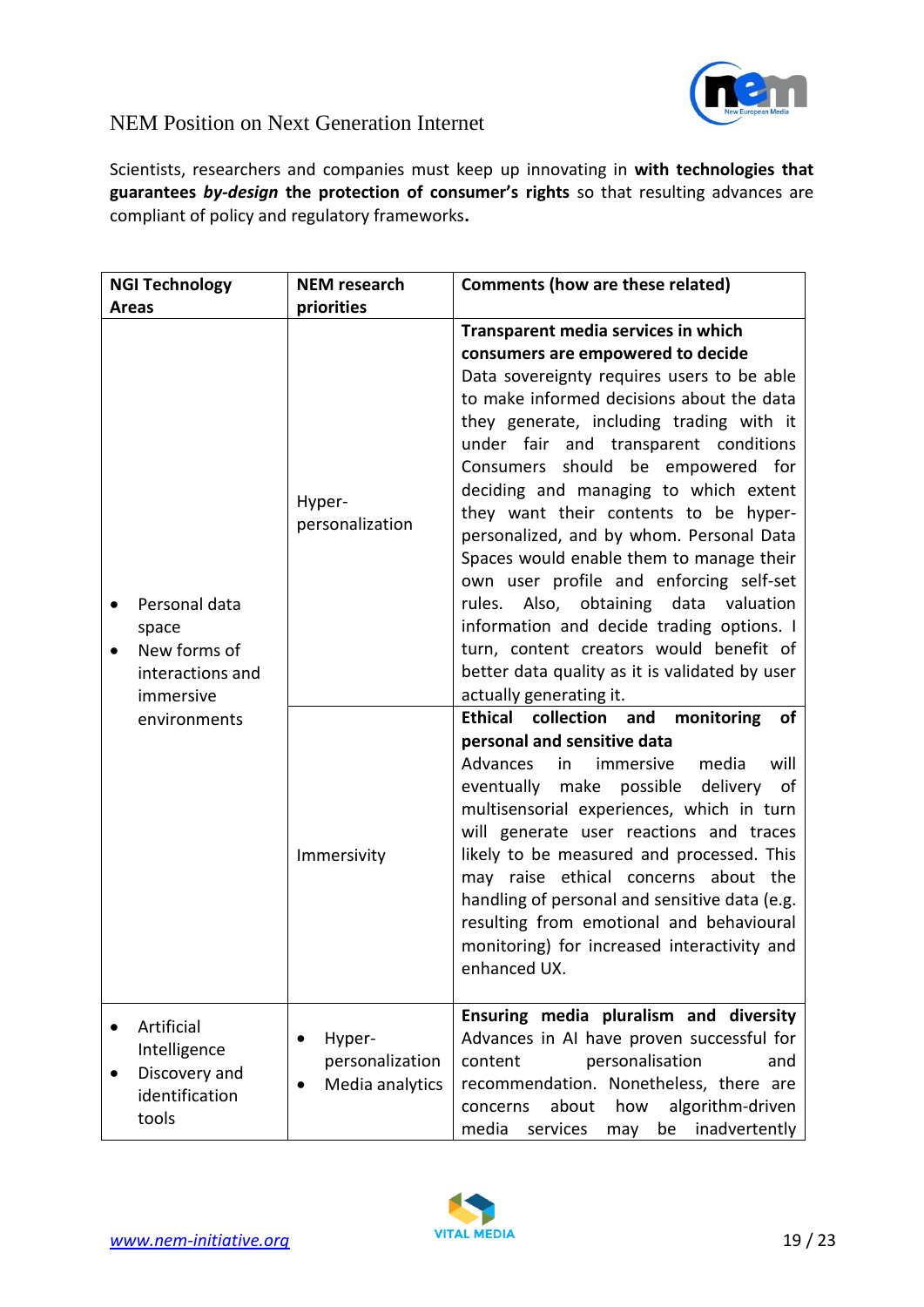

| Software defined<br>technologie                                             |                                                     | fuelling threats to pluralism and diversity<br>(e.g. eco-chamber effect <sup>1</sup> , algorithmic bias<br>and discrimination $2$ ). There are<br>still<br>questions on how media pluralism and<br>diversity can be measured in the digital<br>society, and how algorithmic-driven threats<br>can be addressed in a way that it preserves<br>both societal and business interests.                                                                                                                                                        |
|-----------------------------------------------------------------------------|-----------------------------------------------------|-------------------------------------------------------------------------------------------------------------------------------------------------------------------------------------------------------------------------------------------------------------------------------------------------------------------------------------------------------------------------------------------------------------------------------------------------------------------------------------------------------------------------------------------|
| <b>Distributed</b><br>architectures and<br>decentralised data<br>governance | Secure and<br>trustable<br>content - Block<br>chain | Systems for monitoring and enforcing<br>rights compliance regarding user<br>generated data, and user generated<br>contents.<br>This line of action should help users to track<br>down transactions involving their data.<br>Also, to register and monitor compliance of<br>IP rights over user generated contents<br>shared online through social media and<br>other webservices (e.g. recording of agreed<br>data transactions with third parties and<br>remuneration; ability to track down<br>information and detect fraud or misuse). |

### <span id="page-19-0"></span>5. Additional relevant NEM research domain to NGI

#### **Content processing**

The content processing research domain as defined in NEM SRIA poses several relevant research topics which are relevant for the NGI.

Technologies to process and manage crowd content (classifying, annotating and fusing open content (optionally with proprietary data) will be needed to handle new open (usergenerated) content and ensuring a more level playing field for any citizen and business willing to distribute contents and promote and engage in the participation of society on content generation.

Object-based representation, coding and rendering technologies (object-based, wavefield lightfield capturing, coding and rendering) for representing and coding single visual objects are needed for enabling new immersive media formats and innovations in contents and easing its distribution and consumption via decentralized networks.

<sup>&</sup>lt;sup>2</sup> https://www.nytimes.com/2015/07/10/upshot/when-algorithms-discriminate.html



.

<sup>&</sup>lt;sup>1</sup> https://www.wired.com/2016/11/filter-bubble-destroying-democracy/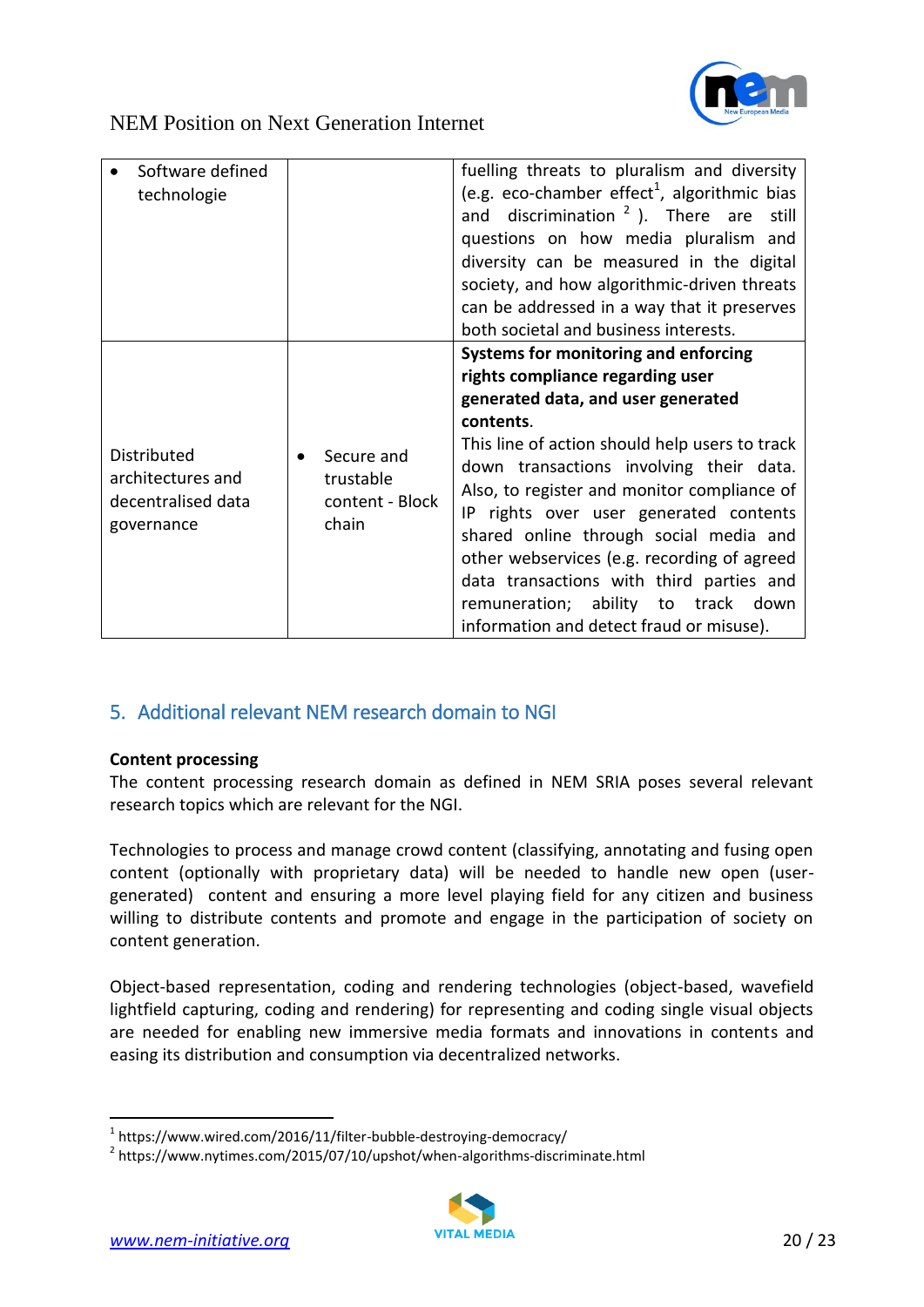

Lowest delay capture to photon video delivery. For many applications (augmented reality, interactive applications, tactile internet) lowest delay capture to photon (down to 1 ms) is required.

#### **Evaluation human-computer interactions and immersive content and technology**

Methodologies, technologies and tools to assess objectively the quality of the experience of an user when interacting with immersive content are a specific area of research which becomes highly relevant for the NGI where novel and more natural ways of interacting with devices based on immersive environments. This research area aims at identifying where and when are the pros and cons of these novel interfaces, based on the user's mental state during interaction. For instance, estimating the user's mental workload during interaction can give insights about where and when the interface is cognitively difficult to use. Beyond evaluation alone, physiological computing could also improve existing interfaces by increasing the symbiosis between the user and the interface, e.g., for visualization and analysis of large amounts of data.

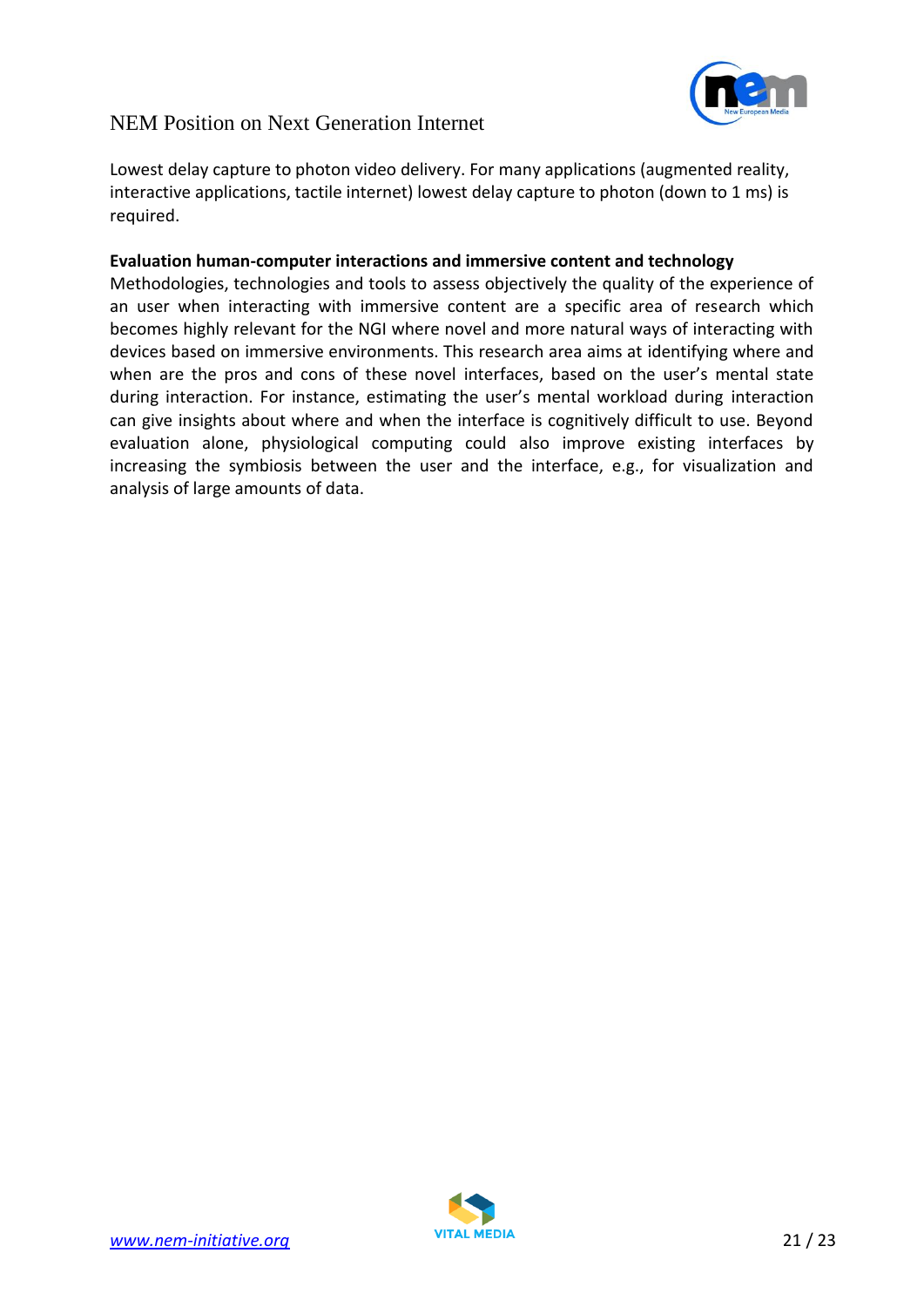

### <span id="page-21-0"></span>6. Conclusions & recommendations

NGI is a human centric initiative and NEM is obviously THE European Technology platform addressing human needs in terms of content and interaction.

One of the most important concerns of European is security&privacy linked with service personalisation. Hyper-personalisation is part of the NEM Agenda and research topic proposals have been clearly identified. In this context trust is one of the key ingredients to develop the Next Generation Internet fitting user needs and wishes.

The current Internet weaknesses with regards to the Next Generation Internet are mainly addressing personal data.

Today, personal data are learned by each application and stored in each service provider data base on which a number of Artificial Intelligence treatment are made in order to shape the user profile.

These personal data are not the same for each provider, the value of them is clearly the service provider business model.

In the Next Generation Internet the idea is to give back to the end user the management and the control of its personal data and to separate content and data from internet based software.

This solution has a number of advantages:

- The end user has the complete control of its own personal data
- Service portability, i.e. the possibility to use any service/application without being linked to a specific service provider (OTT)
- Green, instead of multiple storages of personal data in each service provider data center, there will be only one storage location (eventually at home)
- The competition between service providers is no more on the capacity to collect personal data but on the intelligence of their software based on artificial intelligence
- The end user is able to control the access to its personal data which could avoid or at least decrease the number of fake personal information (mainly in young's social networks)

NEM has obviously all the competencies to fix such issue and could bring inputs to the design of such a personal data which needs to offer standardised APIs to service providers

NEM should have a big role to contribute with the vision of the European Industry to the Next Generation Internet

For such a challenge, NEM is proposing the following approaches

- Appetite for collaboration among interdisciplinary groups engaged in a mixture of long term and applied research projects.
- Transdisciplinary approaches are needed. Importantly research needs guidance by the social sciences, user needs and awareness of the "known holes" in the current internet.